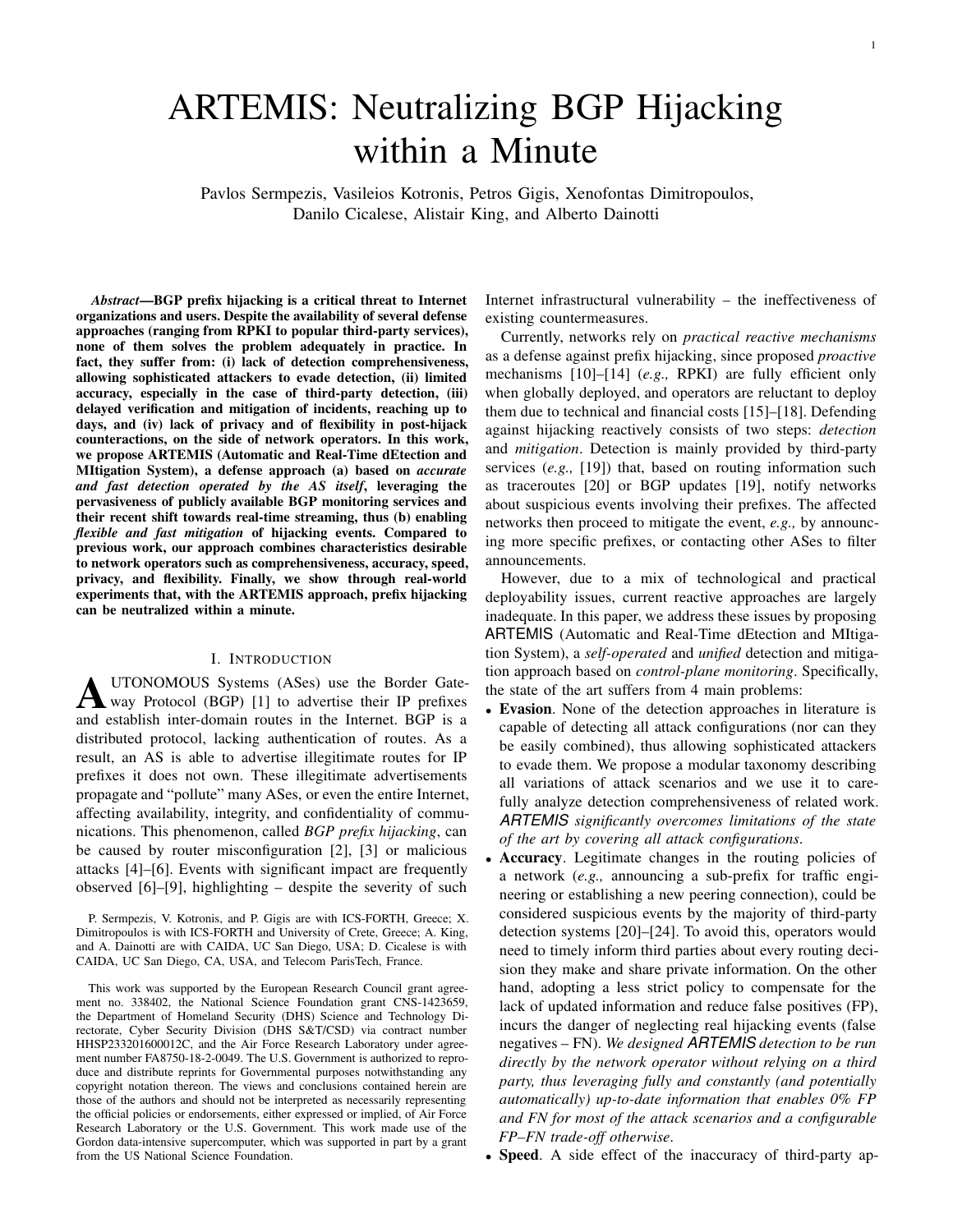proaches is the need for manual verification of alerts, which inevitably causes slow mitigation of malicious events (*e.g.,* hours or days). Few minutes of diverted traffic can cause large financial losses due to service unavailability or security breaches. On the contrary, *ARTEMIS is a fully automated solution integrating detection and mitigation, allowing an AS to quickly neutralize attacks*. We conduct real experiments in the Internet demonstrating that ARTEMIS can detect attacks *within seconds* and *neutralize them within a minute, i.e., orders of magnitude faster than current practices*.

• Privacy and Flexibility. One of the issues that impedes the adoption of third-party detection is privacy, *e.g.,* ISPs usually do not disclose their peering policies. Similarly, operators are sometimes reluctant to adopt mitigation services requiring other organizations to announce their prefixes or tunnel their traffic. *ARTEMIS offers full privacy for detection and the option to achieve self-operated mitigation*. Another factor affecting willingness to externalize mitigation is cost. Trade-offs between cost, privacy, and risk may be evaluated differently by the same organization for distinct prefixes they own. *Due to the availability of local private information and its fully automated approach, ARTEMIS offers the flexibility to customize mitigation (*e.g., *self-operated or third-partyassisted) per prefix and per attack class*.

The ARTEMIS approach relies on two key observations: *(i)* today's public BGP monitoring infrastructure (such as RouteViews [25] and RIPE RIS [26]) is much more advanced than when previous solutions for BGP hijacking detection were proposed, making it a valuable resource – available to anybody – for comprehensive live monitoring of the Internet control plane; *(ii)* shifting from a third-party perspective to a self-operated approach enables us to effectively address the long-standing and persistent issues undermining the state of the art in BGP hijacking defense approaches.

In this work, we first define our threat model and propose a novel attack taxonomy used throughout the paper  $(\S \text{II})$ . We investigate the visibility and impact of different hijacking types in  $\S$  IV, and then describe the ARTEMIS detection  $(\S V)$  and mitigation (§ VI) approach. We evaluate our design decisions through simulations and analysis of real-world Internet controlplane measurements (§ III,§ IV,§ V,§ VI). Furthermore, the ARTEMIS approach is immediately deployable *today*: we build a prototype system implementing our approach, and we show its effectiveness through experiments on the real Internet  $(\S$  VII). Finally, we provide an extensive background on the state of the art, both in terms of practical experience (by conducting a survey among operators and referring to reported events;  $\S$  VIII-A) and related literature ( $\S$  VIII-B).

### II. THREAT MODEL AND ATTACK TAXONOMY

BGP prefix hijacking can be (and has been) performed in various ways. Different hijacking attacks have different implications (*e.g.,* impact, § IV), and require different detection or mitigation methods  $(\S V, \S V)$ . In this section, we define a taxonomy of BGP hijacks to which we refer throughout the paper, and that we use to compare existing BGP hijacking approaches.

We consider a common and general hijacking threat model (*e.g.,* similar to [27]), where a hijacker controls a single AS and its edge routers, and has full control of the control plane and data plane within its own AS. The attacker can perform a hijack by arbitrarily manipulating the content of the BGP messages (prefix and/or AS-path) that it sends to its neighboring ASes (control plane) and the traffic that crosses its network (data plane), but has otherwise no control over BGP messages and traffic exchanged between other ASes<sup>1</sup>.

Our taxonomy has 3 dimensions, characterizing how the attacker can operate a hijack: *(i)* the affected prefix, *(ii)* the manipulation of the AS-PATH in the BGP messages, and *(iii)* how the (hijacked) data-plane traffic is treated. Any attack can be represented by a point in this three-dimensional space. Table I presents all possible attack combinations (three leftmost columns); "\*" denote wildcarded fields.

In the following, we illustrate our taxonomy in detail. For demonstration we assume that *AS1* owns and legitimately announces the prefix *10.0.0.0/23*, and *AS2* is the hijacking AS. We denote a BGP message with two fields: its AS-PATH and announced prefix. For example, {*ASx, ASy, AS1 – 10.0.0.0/23*} is a BGP announcement for prefix *10.0.0.0/23*, with AS-PATH {*ASx, ASy, AS1*}, originated by the legitimate AS (*AS1*).

### *A. Classification by Announced AS-Path*

Origin-AS (or Type-0) hijacking: The hijacker *AS2* announces – as its own – a prefix that it is not authorized to originate, *e.g.,* {*AS2 – 10.0.0.0/23*}. This is the most commonly observed hijack type.

**Type-N hijacking**  $(N > 1)$ : The hijacker *AS2* deliberately announces an illegitimate path for a prefix it does not own. The announced path contains the ASN of the victim (first AS in the path) and hijacker (last AS in the path), *e.g.,* {*AS2, ASx, ASy, AS1 – 10.0.0.0/23*}, while the sequence of ASes in the path is not a valid route, *e.g.,* AS2 is not an actual neighbor of ASx. In our taxonomy, the position of the *rightmost fake link* in the forged announcement determines the *type*. E.g., {*AS2, AS1 – 10.0.0.0/23*} is a *Type-1* hijacking, {*AS2, ASy, AS1 – 10.0.0.0/23*} is a *Type-2* hijacking, etc.

Type-U: The hijacker leaves the legitimate AS-PATH unaltered (but may alter the announced prefix  $[31]$ )<sup>2</sup>.

## *B. Classification by Affected Prefix*

Exact prefix hijacking: The hijacker announces a path for exactly the same prefix announced by the legitimate AS. Since shortest AS-paths are typically preferred, only a part of the Internet that is close to the hijacker (*e.g.,* in terms of AS hops) switches to routes towards the hijacker. The examples presented above  $(\S$  II-A) are exact prefix hijacks.

Sub-prefix hijacking: The hijacker *AS2* announces a more specific prefix, *i.e.,* a sub-prefix of the prefix of the legitimate AS. For example, *AS2* announces a path {*AS2 – 10.0.0.0/24*}

<sup>&</sup>lt;sup>1</sup>While other types of attacks on BGP operations are possible [28], [29], they are orthogonal to our study, which focuses on BGP prefix hijacking.

<sup>2</sup> If the announced prefix is also left unaltered (*i.e.,* no path or prefix manipulation; see  $\S$  II-B), then the event is not a hijack (no misuse of BGP) but a traffic manipulation attempt, out of the scope of this paper.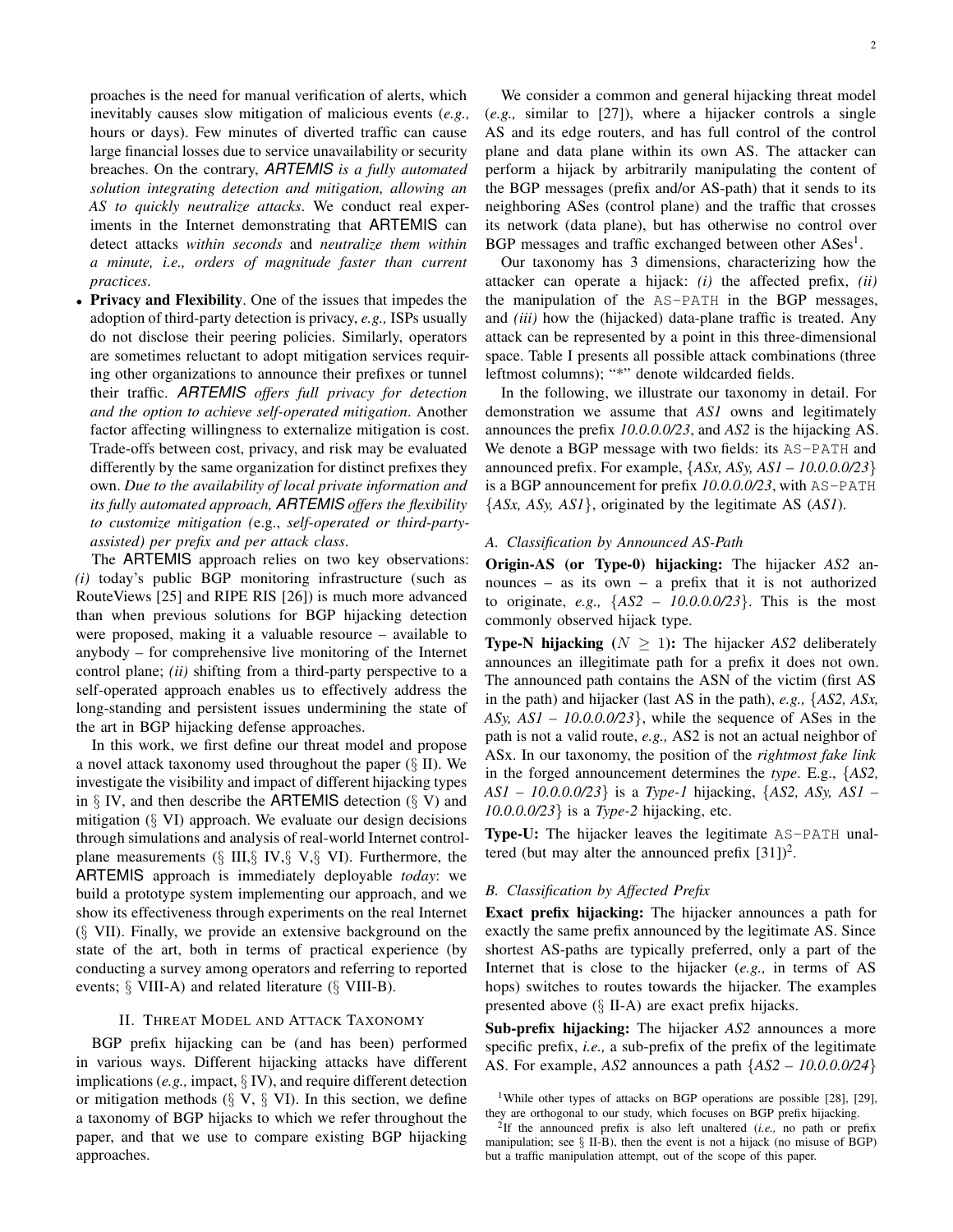| TABLE I: Comparison of BGP prefix hijacking detection systems/services w.r.t. ability to detect different classes of attacks. |  |  |  |  |
|-------------------------------------------------------------------------------------------------------------------------------|--|--|--|--|
|                                                                                                                               |  |  |  |  |

|          | Class of Hijacking Attack |                 |                | Control-plane System/Service |               |               | Data-plane System/Service | Hybrid System/Service |               |               |
|----------|---------------------------|-----------------|----------------|------------------------------|---------------|---------------|---------------------------|-----------------------|---------------|---------------|
| Affected | <b>AS-PATH</b>            | Data            | <b>ARTEMIS</b> | Cyclops                      | <b>PHAS</b>   | iSpy          | Zheng et al.              | <b>HEAP</b>           | Argus         | Hu et al.     |
| prefix   | (Type)                    | plane           |                | $(2008)$ [21]                | $(2006)$ [22] | $(2008)$ [30] | $(2007)$ [20]             | $(2016)$ [27]         | $(2012)$ [23] | $(2007)$ [24] |
| Sub      |                           | *               |                | ×                            | $\times$      | ×             | ×                         | $\times$              | $\times$      | $\times$      |
| Sub      | 0/1                       | BH              |                | $\times$                     |               | $\times$      | $\times$                  |                       |               |               |
| Sub      | 0/1                       | IM              |                | $\times$                     |               | $\times$      | $\times$                  |                       | $\times$      |               |
| Sub      | 0/1                       | $M\overline{M}$ |                | $\times$                     |               | $\times$      | $\times$                  | $\times$              | $\times$      | $\times$      |
| Sub      | $\geq 2$                  | BH              |                | $\times$                     | $\times$      | $\times$      | $\times$                  |                       |               |               |
| Sub      | $\geq 2$                  | IM              |                | $\times$                     | $\times$      | $\times$      | $\times$                  |                       | $\times$      |               |
| Sub      | $\geq 2$                  | MМ              |                | $\times$                     | $\times$      | $\times$      | $\times$                  | $\times$              | $\times$      | $\times$      |
| Exact    | 0/1                       | BH              |                |                              |               |               | $\times$                  | $\times$              |               |               |
| Exact    | 0/1                       | IM              |                |                              |               | $\times$      |                           | $\times$              | $\times$      |               |
| Exact    | 0/1                       | MМ              |                |                              |               | $\times$      |                           | $\times$              | $\times$      | $\times$      |
| Exact    | $\geq 2$                  | BH              |                | $\times$                     | $\times$      |               | $\times$                  | $\times$              |               |               |
| Exact    | $\geq 2$                  | ΙM              |                | $\times$                     | $\times$      | $\times$      |                           | $\times$              | $\times$      |               |
| Exact    | $\overline{2}$            | MМ              |                | $\times$                     | $\times$      | $\times$      |                           | $\times$              | $\times$      | $\times$      |

or {*AS2, ASx, ASy, AS1 – 10.0.0.0/24*}. Since in BGP more specific prefixes are preferred, *the entire Internet* routes traffic towards the hijacker to reach the announced sub-prefix.

Squatting: The hijacker AS announces a prefix owned but not (currently) announced by the owner AS [32].

### *C. Classification by Data-Plane Traffic Manipulation*

The effect of a hijack is to redirect traffic for the affected prefix to/through the network of the hijacker AS. This attracted traffic can be *(i)* dropped (*blackholing, BH*), *(ii)* manipulated or eavesdropped and then sent on to the victim *AS1* (*manin-the-middle, MM*), or *(iii)* used in an impersonation of the victim's service(s) by responding to the senders (*imposture, IM*). While BH attacks might be easily noticed in the data plane (since a service is interrupted), MM or IM attacks can be invisible to the victim AS or the other involved ASes.

### *D. Example Hijack Scenarios & Motivations*

The following examples illustrate different hijack scenarios, their underlying motivation, and how they are classified according to the presented taxonomy.

Human Error. The hijack is the result of a routing misconfiguration; *e.g.,* the leakage of a full BGP table from China Telecom [3], led to an accidental large-scale Type-0 exactprefix hijack, with blackholing on the data plane.

High Impact Attack. The hijack is intentional, with widespread impact; *e.g.,* Pakistan Telecom engaged in a Type-0 sub-prefix hijack, blackholing YouTube's services for approximately 2 hours worldwide [33].

Targeted, Stealthy Attack. The hijacking AS launches a very targeted attack, attempting to intercept traffic (man-in-themiddle), while remaining under the radar on the control plane (Type-N or Type-U attack); *e.g.,* a Russian network hijacked traffic destined to Visa and Mastercard in 2017 [7].

The "Best" Attack. Motivations behind hijacks differ; there is no one "best" attack type that is always preferred. For example, an attacker may resort to a Type-N  $(N > 0)$  hijack to *(i)* evade simple detection systems currently used by operators or bypass RPKI ROV, or *(ii)* delay manual investigation and recovery from the malicious event; in contrast to origin AS validation, inferring that a link in an AS-path is fake is a hard challenge. Moreover, while a sub-prefix Type-U hijack

can be very effective, it might be neither possible nor ideal in some cases; *e.g.,* the upstream providers of a hijacker might be configured to not accept routes for prefixes not owned by their customers.

### III. DATASETS AND TOOLS

We present the monitoring services used by ARTEMIS (§ III-A), and the simulation methodology we use throughout the paper to evaluate different aspects of BGP hijacks (§ III-B).

### *A. Control-Plane Monitoring*

We study BGP prefix hijacking and evaluate ARTEMIS using publicly available services that offer control-plane monitoring from multiple *monitors* worldwide. We define as monitors the ASes that peer through their BGP routers with the infrastructure of the monitoring services, and provide BGP feeds (*i.e.,* BGP updates and RIBs). We consider the following monitoring services and tools.

BGPmon [34] (from Colorado State University<sup>3</sup>) provides *live* BGP feeds from several BGP routers of *(a)* the Route-Views [25] sites, and *(b)* a few dozens of peers worldwide.

RIPE RIS [35]. RIPE's Routing Information System (RIS) has 21 route collectors (RCs) distributed worldwide, collecting BGP updates from around 300 peering ASes. Currently, 4 RCs provide *live* BGP feeds (from approx. 60 monitors) [26], while data from all RCs can be accessed (with a delay of a few minutes) through RIPEstat [36] or CAIDA's BGPStream [37], [38] framework. However, RIPE RIS is in the process of upgrading all its RCs towards providing real-time BGP feeds [39].

RouteViews [25] provides control-plane information collected from 19 RCs that are connected to nearly 200 ASes worldwide. A subset of the RouteViews RCs provide *live* BGP feeds (through BGPmon), while all data can be accessed with a delay of approx. 20min (using CAIDA's BGPStream). Several RouteViews monitors have started experimentally deploying live BMP [40] feeds [41] accessible through BGPStream; it is thus foreseeable that in the near future more live BGP feeds will be publicly available.

<sup>3</sup>BGPmon is also the name of a commercial network monitoring service. Throughout this paper, BGPmon refers to the (free) service provided by Colorado State University, unless stated otherwise.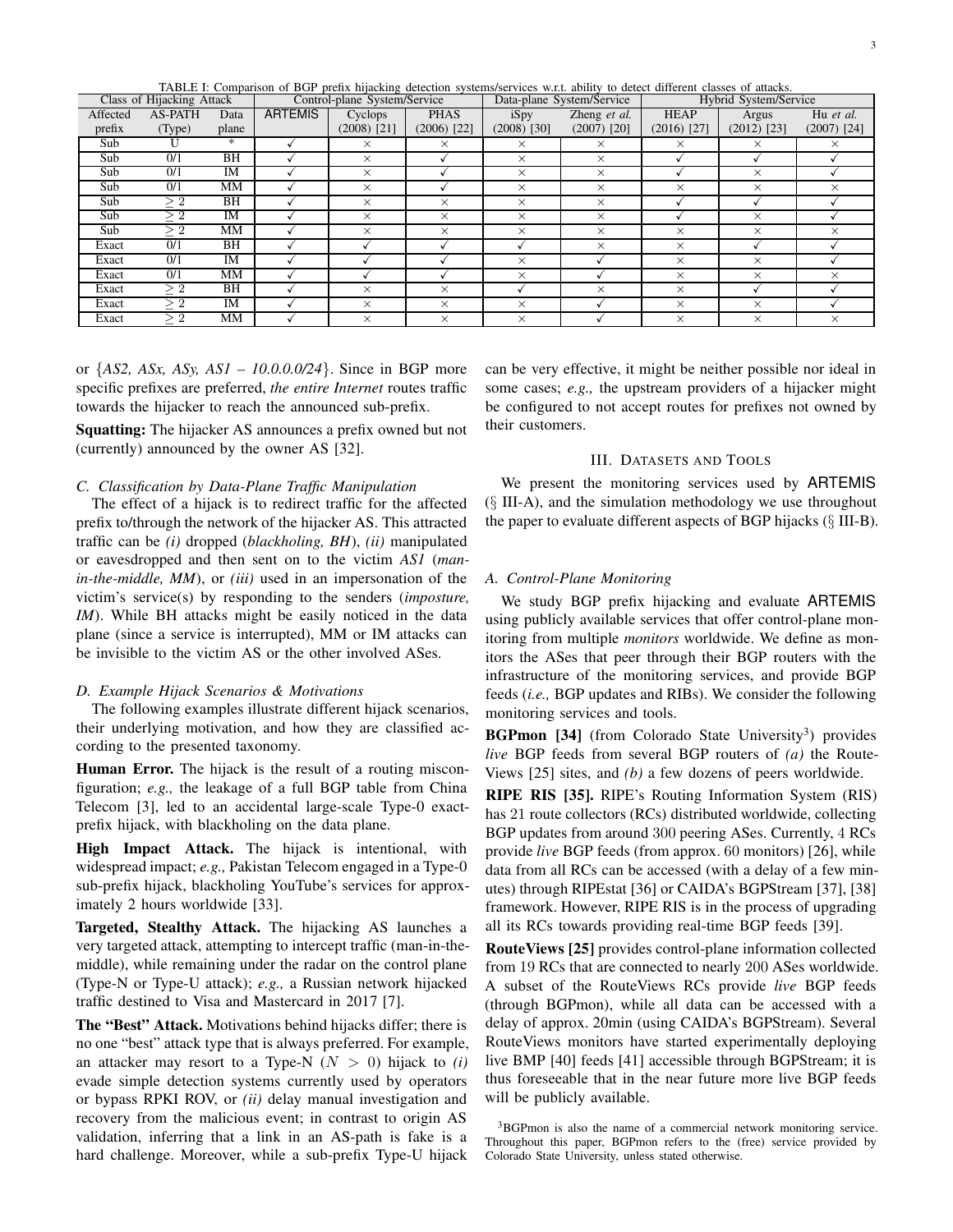TABLE II: Control-plane monitoring services.

|              |                        | #monitors | delay         |
|--------------|------------------------|-----------|---------------|
| Stream       | BGPmon [34]            |           | < 1s          |
| services     | RIPE RIS (stream) [26] | 57        | < 1s          |
|              | Total (unique)         | 65        |               |
|              |                        |           |               |
| All services | RouteViews [25]        | 128       | $\sim 20$ min |
| (BGPStream)  | <b>RIPE RIS [35]</b>   | 120       | $\sim 5min$   |
|              | Total (unique)         | 218       |               |

Our ARTEMIS prototype employs *live* BGP feeds such as the BGPmon and RIPE RIS *streaming services*. However, to understand the effect of adding more data sources, we perform additional simulations and real data analysis including BGP feeds from *all the monitors* of RIPE RIS and RouteViews services, which we access through the API of BGPStream<sup>4</sup>. A summary of the monitoring services that we use in this paper is given in Table II.

### *B. Simulation Methodology*

In this paper, through extensive simulations, we evaluate the impact of different types of hijacks, the performance of the monitoring services, and the efficiency of various mitigation methods. To simulate the Internet routing system, we use a largely adopted methodology [42]–[45]: we build the Internet topology graph from a large experimentally collected dataset [46], use classic frameworks for inferring routing policies on existing links [47], and simulate BGP message exchanges between connected ASes.

Building the Internet Topology Graph. We use CAIDA's AS-relationship dataset [46], which is collected based on the methodology of [48] and enriched with many extra peering (p2p) links [49]. The dataset contains a list of AS pairs with a peering link, which is annotated based on their relationship as *c2p* (*customer to provider*) or *p2p* (*peer to peer*). In this topology, we represent the monitors of  $\S$  III-A as AS nodes using their associated ASNs.

Simulating Routing Policies. When an AS learns a new route for a prefix (or, announces a new prefix), it updates its routing table and, if required, sends BGP updates to its neighbors. The update and export processes are determined by its routing policies. In our simulator, and similarly to previous work [42]– [45], we select the routing policies based on the classic Gao-Rexford conditions that guarantee global BGP convergence and stability [47].

### IV. IMPACT AND VISIBILITY

In this section, through simulation, we first study the potential impact of different hijacking types on the control plane, *i.e.,* their ability to pollute the routing tables of other ASes. We then evaluate the potential of BGP monitoring services (*e.g.,* RouteViews) to observe these events. Our simulations suggest that the *current BGP monitoring infrastructure is able to observe all the events with significant impact*. These results help us design our detection approach  $(\S \ V)$  and inform our flexible mitigation approach  $(\S$  VI).

### *A. Impact of Hijacks on the Control Plane*

An AS receiving routes from two different neighboring ASes for the same prefix, selects one of them to route its traffic. This path selection is based on peering policies, local preferences, and the AS-PATH lengths of the received routes. As a result, the impact of an *exact prefix hijacking* event on the control plane depends on such routing selections. To understand how the impact of these events can vary, we perform simulations on the AS-level topology of the Internet. For each scenario, we simulate 1000 runs with varying {legitimate-AS, hijacker-AS} pairs<sup>5</sup>. We refer to an AS as *polluted* if it selects a path that contains the ASN of the hijacker. To quantify the impact of a hijack, we calculate the *fraction of ASes polluted by the event*, excluding those ASes that were already polluted before the hijack (*e.g.,* customers of the hijacker AS that always route traffic through it). We limit the analysis in this section to exact prefix hijacking, since *sub-prefix hijacking* pollutes the entire Internet  $(\S$  II-B).

Hijacking events of smaller AS-path *type* tend to have larger impact. Fig. 1(a) shows the Cumulative Distribution Function (CDF) of the percentage of polluted ASes in our simulations. The farther the position of the hijacker in the announced path (*i.e.,* as the hijack type increases from 0 to 4), the lower the probability that a hijack can affect a large fraction of the Internet. For hijack types larger than Type-2, in the majority of the cases ( $> 50\%$ ) their impact is very limited or negligible (*e.g.,* 4% and 1% for Type-3 and Type-4, respectively).

All types of hijacks can have a large impact. Comparing the *mean* to the *median* values in Fig. 1(b) (blue curves; circle markers) highlights that even with Type-4 hijacks there are events with a large  $(i.e., > 80\%, \text{ see Fig. 1(a)})$  impact. We verified that these corner cases happen not because the hijacker AS is well-connected, but because of the reciprocal location of the hijacker and victim ASes in the AS-graph and the respective relationships with their neighbors. Hence, network connectivity metrics alone [50], cannot always (*i.e.,* for all attack types) indicate the potential impact (in terms of Internet pollution) of an attacking AS. Since it is difficult to identify the ASes<sup>6</sup> that are capable of launching impactful hijacking attacks (*e.g.,* using the methodology of [52] would require to consider all possible hijacker ASes and attack types), *an operator should be able to defend their networks against every type of hijacking event*.

### *B. Visibility of Hijacks on the Control Plane*

Here we study to which extent different types of hijacks are visible by monitors of publicly accessible BGP monitoring infrastructure. Detecting a hijacking event through controlplane monitoring requires the illegitimate path to propagate to

<sup>4</sup> In our simulations we consider only the full-feed monitors [37] of RIPE RIS and RouteViews that are more reliable: we include only full-feed monitors that consistently provided data during March 2017.

<sup>5</sup>1000 simulation runs provide significant statistical accuracy (*i.e.,* small confidence intervals for mean/median values) in all our scenarios.

<sup>&</sup>lt;sup>6</sup>Ballani *et al.* [51] use simulation to estimate the probability of impact of hijacking attacks against different ASes in the AS graph. They show that besides ASes high in the routing hierarchy, even small ASes can hijack and intercept traffic from a non-negligible fraction of ASes, making identification of attackers challenging.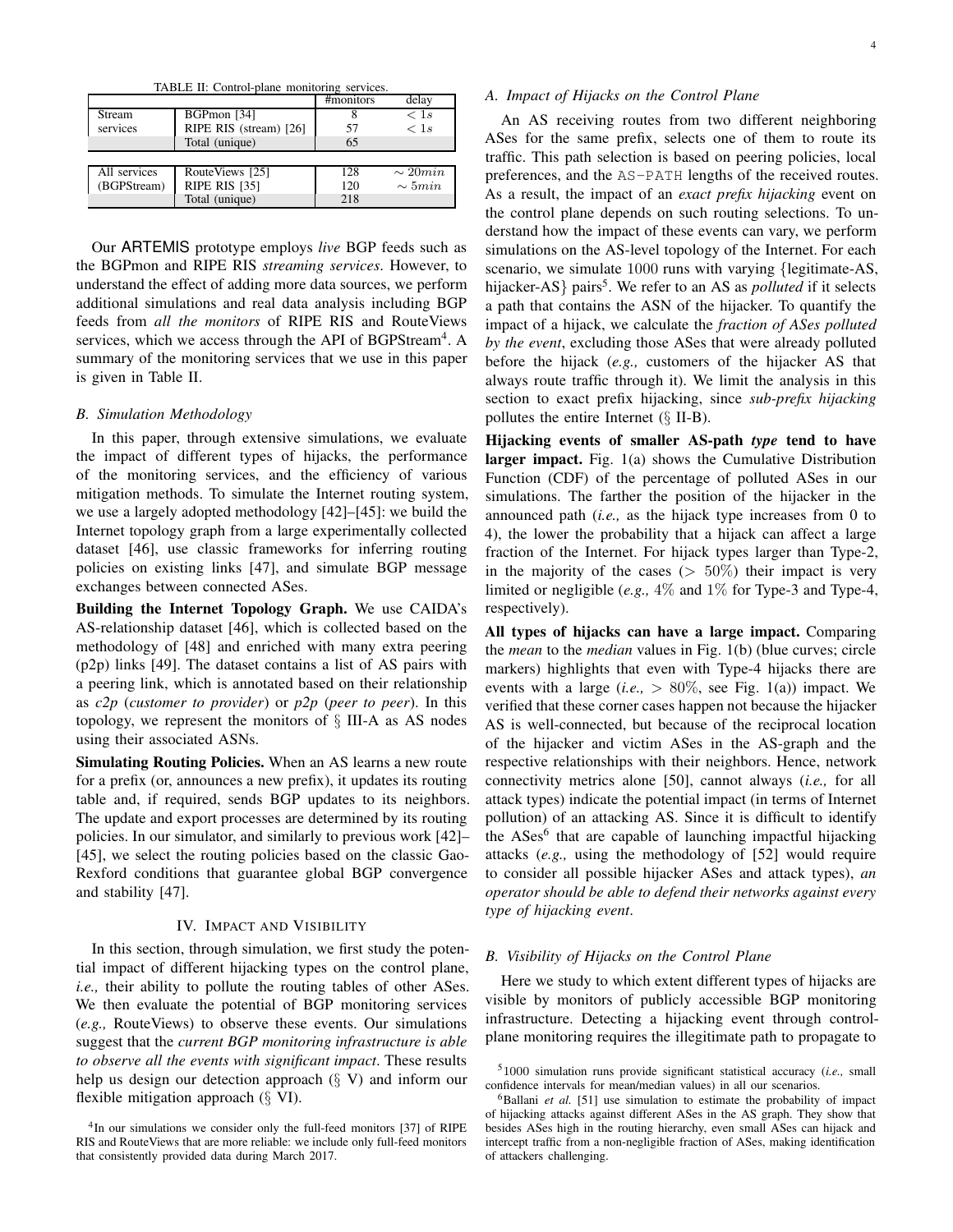

Fig. 1: *Impact* of different hijack types: (a) CDFs, and (b) mean (continuous lines) and median (dashed lines) values of the fraction of polluted ASes over 1000 simulations for different hijack types. Hijacking events of all types can have a large impact, with smaller types being on average more impactful.



Fig. 2: *Visibility* of different hijack types: CCDFs of the number of monitors that observe an illegitimate route over 1000 simulations for different types, using (a) *all* and (b) *streaming* monitoring services. Hijacking events of smaller type are visible with higher probability and to more monitors.

at least one monitor. Moreover, the more monitors receive such a route, the faster and more robust (*e.g.,* to monitor failures) the detection of a hijack is.

Hijacking events of smaller AS-path type are more visible. Fig. 2 shows the distribution of the number of monitors, from *(a)* all monitoring services, and from *(b)* only RIPE RIS and BGPmon streaming services, that receive an illegitimate path. As expected, hijacking events of smaller type are visible with higher probability and to more monitors (on average), since their impact on the Internet is larger (see Fig. 1(b)). Table III gives the percentage of hijacking events that are *invisible* to the different services (*i.e.,* they do not pollute any of the monitors in our simulations). We can see that almost all origin-AS hijacks (Type-0) are visible, whereas hijacks of types 1, 2, 3, and 4 have a higher probability to remain unnoticed, *e.g.,* more than 20% of Type-3 hijacks are not visible by any service. We also find that the combination of different services always leads to increased visibility.

TABLE III: Percentage of *invisible* hijacking events. Hijacks of higher types tend to pollute a smaller portion of the Internet. Combining monitoring services always increases visibility.

|                     |         |       | Hijack type         |       |       |
|---------------------|---------|-------|---------------------|-------|-------|
|                     |         |       |                     |       |       |
| BGPmon (stream)     | 10.9%   | 31.6% | $53.\overline{6\%}$ | 65.9% | 76.1% |
| RIPE RIS (stream)   | 7.1%    | 20.6% | 36.7%               | 50.5% | 63.8% |
| All stream services | 4.2%    | 15.6% | 33.1%               | 47.8% | 62.2% |
|                     |         |       |                     |       |       |
| <b>RouteViews</b>   | $1.5\%$ | 4.3%  | 11.1%               | 26.5% | 38.0% |
| <b>RIPE RIS</b>     | 1.8%    | 4.0%  | 13.8%               | 26.4% | 40.9% |
| All services        | 1.4%    | 3.0%  | 9.0%                | 21.3% | 34.4% |



Fig. 3: Fraction (y-axis) of the hijacking events, grouped by impact (x-axis), that are invisible to (a) all monitoring services, and (b) streaming monitoring services, for different hijack types (denoted as bars of different colors). *Note the differences in the (a)/(b) x-axis.* Existing monitoring infrastructure can always observe hijacking events of significant impact.

Hijacking events (of every type) with significant impact are always visible to monitoring services. Fig. 3 shows the fraction of hijacking events, grouped by their impact, that are invisible to monitoring services. Hijacking events that pollute more than 2% of the Internet are –in our simulations– always visible to the monitoring services (Fig.  $3(a)$ ), and the vast majority (*e.g.,* more than 85% type-0 hijacks) of those with impact between 1% and 2% are also observed. The visibility is low only for events with impact smaller than  $1\%$  when considering all monitors. In total, the mean (median) impact of invisible events is less than  $0.2\%$   $(0.1\%)$  as shown in Fig. 1(b). These results suggest that existing infrastructure has already a great potential to enable live detection of significant hijacking events. We find instead that current streaming services have full visibility only for events with impact greater than 30% (Fig. 3(b)), highlighting the potential benefit from RIPE RIS and RouteViews accelerating their transition to live streaming [39], [53].

These findings deliver a promising message for using public BGP monitoring infrastructure to detect hijacks: while a hijacker can employ several means to achieve a stealthy hijack (*e.g.,* launch Type-N attacks of large N, or append BGP communities to limit its visibility within specific regions), the attack can only be invisible at the cost of limited impact.

### V. DETECTION METHODOLOGY

# *A. Overview*

ARTEMIS is run locally by a network and enables a self-operated (*i.e.,* not involving third parties) detection of hijacking events for its own prefixes. ARTEMIS *(a)* uses a *local configuration file* with information about the prefixes owned by the network, and *(b)* receives as input the *stream of BGP updates* from the publicly available monitoring services and the local routers of the network that operates it. Comparing the prefix and AS-PATH fields in the BGP updates with the information in the local configuration file, ARTEMIS can detect any class of hijacking event, and generate alerts.

The local configuration file is populated by the network operator, and includes lists of owned ASNs and prefixes, ASNs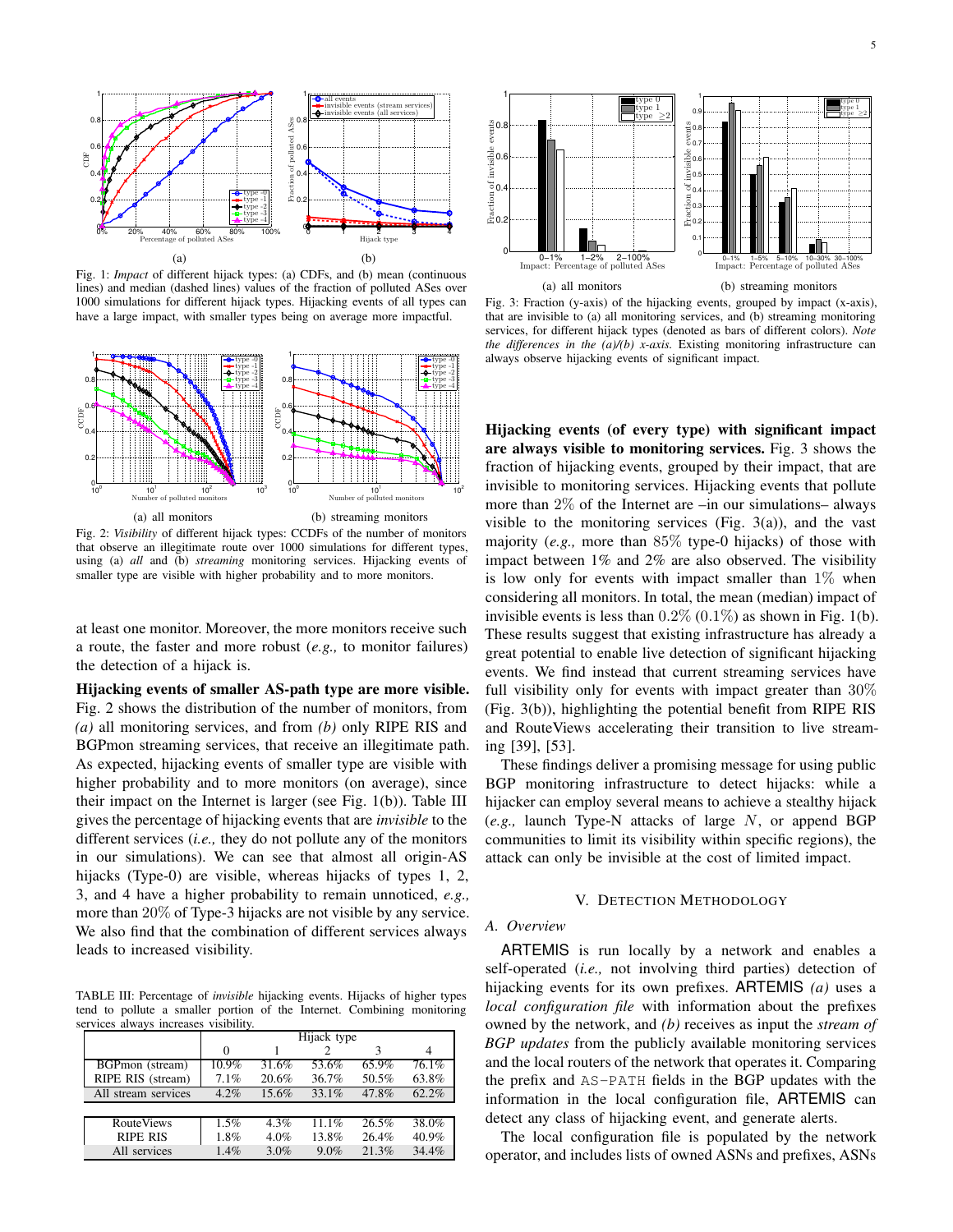of neighboring ASes, and routing policies (*e.g.,* "prefix p is announced with origin  $AS_O$  to neighbors  $AS_{n1}$  and  $AS_{n2}$ "). For ease of use, the local configuration file can be populated (and updated) automatically; for instance, ARTEMIS can communicate with the BGP routers of the network (with iBGP, ExaBGP [54], or route reflectors).

False Positives (FP) and Negatives (FN). Table IV summarizes the FP–FN performance of the different detection criteria used in our approach for each attack scenario (discussed in § V-B, § V-C, § V-D). In the default configuration, our approach does not introduce FN for any attack scenario. The only possible FN are the events not *visible* by the monitoring infrastructure  $(\S$  IV-B), which have very limited impact on the control plane (Fig. 1(b) and Fig. 3). We generate potential FP (at a very low rate) only for exact-prefix hijacking events of Type-N,  $N \geq 2$ ; however, for the detection of this class of events, ARTEMIS optionally allows the operator to trade *(i)* speed for increased accuracy, and *(ii)* potential FN related to events with negligible visible impact (*e.g.,* seen by only 1 monitor) for less FP.

### *B. Detecting Sub-prefix Hijacks & Squatting*

Sub-prefix hijacks are the most dangerous, since they can pollute the entire Internet due to the longest prefix matching employed by the BGP decision process. They are also among the most problematic when using third-party services, since each time an AS decides to announce a longer prefix or to de-aggregate a prefix, it either needs to communicate this information in advance to the third-party service or it will receive a false-positive alert from it. For this reason, often subprefix detection is not even implemented/enabled (§ VIII-A).

**ARTEMIS** returns 0 false positives and 0 false negatives for *all* sub-prefix hijacking events — independently of the **Type being 0, 1, 2, ...** To detect these events, the network operator stores in the *local configuration file* of ARTEMIS an up-to-date *list of all owned and announced prefixes*. When a sub-prefix hijack takes place, the monitoring services observe BGP updates for this sub-prefix (the entire Internet is polluted), and ARTEMIS immediately detects it, since the sub-prefix is not included in the list of announced prefixes. Such a detection becomes trivial with our approach (*i.e.,* leveraging local information). However, this is an important result: without this detection in place, attackers can remain stealthy by announcing a sub-prefix, which allows them to avoid announcing an illegitimate AS-PATH (and can further increase stealthiness by carrying the attack on the data plane as a Man-in-the-Middle [31]). In the following sections we illustrate how ARTEMIS detects the remaining classes of attacks when *exact-prefix* hijacking is involved instead.

**ARTEMIS** returns 0 false positives and 0 false negatives for *all* BGP squatting events. Checking against the operator's list of actually announced prefixes, has the added benefit of detecting *BGP squatting* as well; a technique commonly used by spammers, in which a (malicious) AS announces space owned but not announced by another AS [32], [55].

# *C. Detecting Type-0/1 Exact Prefix Hijacks*

The network operator provides also in the *local configuration file* the following information *per prefix*:

- *Origin ASN(s)*: the ASNs authorized to originate the prefix.
- *Neighbor ASN(s)*: the ASNs with which there are direct BGP sessions established, where the prefix is announced.

For every BGP update it receives from the monitors, ARTEMIS extracts the AS-PATH field, and compares the announced prefix, as well as the first and second ASNs in the AS-PATH, with the {prefix, origin ASN, neighbor ASN} information in the local file. If the AS-PATH does not match the information in the local file, a hijack alert is generated.

**ARTEMIS** detects all Type-0 and Type-1 hijacks that are visible to the monitors (*i.e.,* 0 false negatives for visible events). As in § V-B, since ARTEMIS leverages *ground truth* provided by the operator itself, all illegitimate paths that are visible by the monitors are always detected as hijacks.

**ARTEMIS** returns 0 false positives for Type-0/1 hijacking events. Any BGP update that does not match the local lists {prefix, origin ASN, neighbor ASN}, indicates *with certainty* an announcement originated illegitimately by another network (*i.e.,* without the consent of the prefix owner).

### *D. Detecting Type-N, N*≥*2, Exact Prefix Hijacks*

Detecting Type-N,  $N \geq 2$ , hijacking events requires a different approach than Type-0/1 events, since the operator might not be aware of all its  $2^{nd}$ ,  $3^{rd}$ , ... hop neighbors. To this end, ARTEMIS *(i)* detects all suspicious Type-N,  $N \geq 2$ , events, *i.e.*, when new AS-links<sup>7</sup> appear in routes towards the operator's prefixes, *(ii)* filters out as many legitimate events as possible, and *(iii)* augments alerts with information about the estimated impact of the remaining suspicious events.

Specifically, ARTEMIS uses a configurable two-stage detection approach, where the operator can trade detection speed (*Stage 1*) for increased accuracy and impact estimation (*Stage 2*). *Stage 1* detects all potential hijacking events as soon as they are observed by a monitor (*i.e.,* typically with few seconds latency), filters out benign events based on information that is available at detection time, and generates alerts for suspicious events. An optional *Stage 2* collects additional information within a (configurable) time window  $T_{s2}$  following the detection from *Stage 1*, in order to *(a)* increase the chance of filtering out a benign event, and *(b)* provide the operator with an estimate of the impact of the event in case it is still recognized as suspicious.

*1) Stage 1:* For Type-N,  $N \geq 2$ , detection, ARTEMIS stores locally the following lists of *directed* AS-links (with related metadata):

• *previously verified AS-links list*: all the AS-links that appear in a path towards an owned prefix and have been verified by ARTEMIS in the past.

<sup>7</sup>We consider only new links and not policy violations on existing links (as, *e.g.,* [23] [56]), since routing policies are not publicly available, and inferences based on existing datasets would lead to a very high number of false alerts; *e.g.,* [57] shows that around 30% of the observed routes are not in agreement with the available routing policy datasets.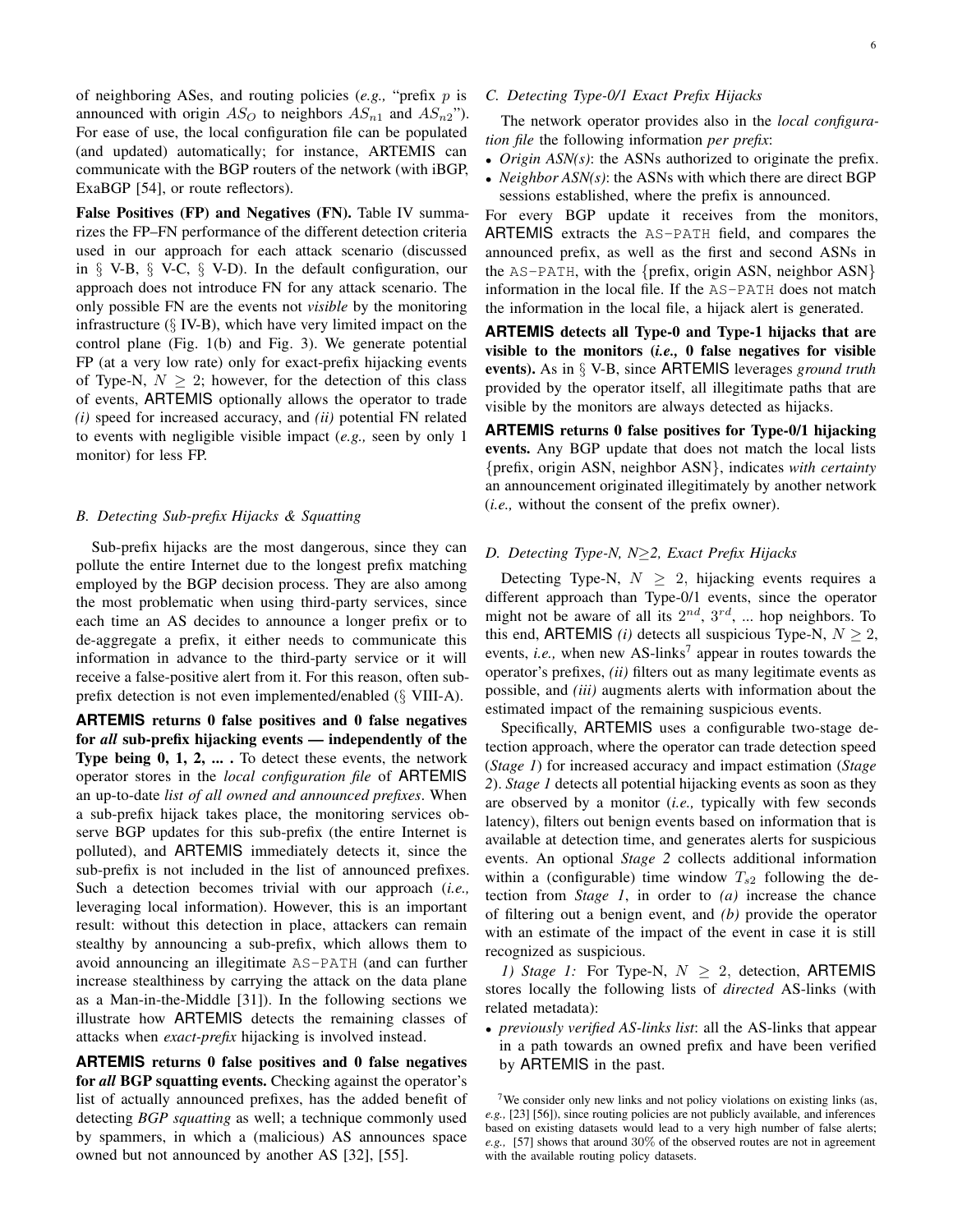TABLE IV: Detection of the different BGP prefix hijacking attacks by ARTEMIS.

|            | Hijacking Attack |       | <b>ARTEMIS Detection</b> |                |                          |                 |              |
|------------|------------------|-------|--------------------------|----------------|--------------------------|-----------------|--------------|
| Prefix     | <b>AS-PATH</b>   | Data  | False                    | False          | Detection                | Needed Local    | Detection    |
|            | (Type)           | Plane | Positives (FP)           | Negatives (FN) | Rule                     | Information     | Approach     |
| Sub-prefix | ∗                | *     | None                     | None           | Config. vs BGP updates   | Pfx.            | Sec. V-B     |
| Squatting  | $*$              | *     | None                     | None           | Config. vs BGP updates   | Pfx.            | Sec. V-B     |
| Exact      | 0/1              | *     | None                     | None           | Config. vs BGP updates   | $Pfx. + ASN$    | Sec. V-C     |
|            |                  |       |                          |                |                          | + neighbor ASN  |              |
| Exact      | $\geq 2$         | *     | $< 0.3$ /day for         | None           | Past Data vs BGP updates | Pfx.            | Sec. V-D     |
|            |                  |       | $> 73\%$ of ASes         |                | (bidirectional link)     | + Past AS links | Stage 1      |
| Exact      | $\geq 2$         | *     | None for $63\%$ of ASes  | $< 4\%$        | <b>BGP</b> updates       | Pfx.            | Sec. V-D     |
|            |                  |       | $(T_{s2}=5min,$          |                | (waiting interval,       | + Past AS links | Stages $1+2$ |
|            |                  |       | $th_{s2} > 1$ monitors)  |                | bidirectional link)      |                 |              |

- *AS-links list from monitors*: all the AS-links in the AS-path towards *any* prefix (*i.e.,* owned by any AS) observed by the monitors, in a sliding window of the last 10 months. This list represents an historical view of observed (directed) ASlinks. The 10-month time frame should accommodate the observation of most of the backup routes [58].
- *AS-links list from local BGP routers*: all the AS-links observed in the BGP messages received by the BGP routers of the network operating ARTEMIS. The list is collected by connecting to the local BGP routers (*e.g.,* via ExaBGP [54] or with BGPStream and BMP [40], [41]), and receiving every BGP update seen at them, or alternatively querying a route server. This list is also updated continuously within a 10-month sliding data window.

The detection algorithm is triggered when a monitor receives a BGP update (for a monitored prefix) whose AS-PATH contains an N-hop ( $N \geq 2$ ) AS-link that is not included in the *previously verified AS-links list*. Let  $AS_V$  be the victim AS (operating ARTEMIS), the new AS-link be between ASes  $AS_X$  and  $AS_Y$ , and the AS-PATH of the BGP update be:

$$
P_{(X,Y)}^{new} = \{AS_{\ell 1}, AS_{\ell 2}, ..., AS_X, AS_Y, AS_{r1}, AS_{r2}, ..., AS_V\}
$$
  
=\{\mathcal{L}^{new}, AS\_X, AS\_Y, \mathcal{R}^{new}, AS\_Y\}

where  $\mathcal{L}^{new} = \{AS_{\ell 1}, AS_{\ell 2}, ...\}$  denotes the set of ASes appearing in the path after (left of) the suspicious link, and  $\mathcal{R}^{new} = \{AS_{r1}, AS_{r2}, ...\}$  before (right of) the suspicious link. Note that the type of the attack is  $N = 2 + |\mathcal{R}^{new}|$ . The observation of  $P_{(X,Y)}^{new}$  is considered as a suspicious event (and previous works would raise an alarm [23], [56]). However, it is possible that  $P_{(X,Y)}^{new}$  corresponds to a legitimate event (*e.g.*, change of a routing policy) that made the link  $AS_X - AS_Y$ visible to a monitor. To decrease the number of false alarms, ARTEMIS applies the following filtering rules.

**Rule 1 (bi-directionality).** Check if the new link  $AS_X - AS_Y$ has been observed in the opposite direction (*i.e.*,  $AS_Y - AS_X$ ) in the *AS-links list from monitors* and/or *AS-links list from local BGP routers*. If the reverse link  $AS_Y - AS_X$  has *not* been previously observed, the event is labeled as suspicious.

Rule 2 (left AS intersection). Otherwise (*i.e.,* the reverse link  $AS_Y - AS_X$  has been previously observed), check the AS paths in all the BGP updates containing the reverse link. Let  $\mathcal{P}^{old}$  be the set of all these AS-paths, and denote:

$$
P = \{ \mathcal{L}_P, AS_Y, AS_X, \mathcal{R}_P \} \qquad , \quad \forall P \in \mathcal{P}^{old}
$$

Then, collect all the sets of ASes  $\mathcal{L}_P$ ,  $\forall P \in \mathcal{P}^{old}$ , that appear after (left of) the reverse link, and calculate the intersection

of all these sets, i.e.,  $\mathcal{L}^{old} = \bigcap_{P \in \mathcal{P}^{old}} \mathcal{L}_P$ . If  $\mathcal{L}^{old}$  is not empty, and at least one AS in  $\mathcal{L}^{old}$  appears also in  $\mathcal{L}^{new}$  (*i.e.*,  $\mathcal{L}^{old} \bigcap \mathcal{L}^{new} \neq \emptyset$  in the new received path  $P_{(X,Y)}^{new}$ , then the event is labeled as suspicious. If  $\mathcal{L}^{old} \bigcap \mathcal{L}^{new} = \emptyset$ , the event is labeled as legitimate.

ARTEMIS uses these two filtering rules to identify suspicious announcements of fake links that either contain the attacker's ASN (*Rule 1*) or do not (*Rule 2*). The rationale behind the two rules is detailed in the following.

*Rule 1* detects events where the hijacker (*e.g.,*  $AS_X$ ) is at one end of the fake link. While  $AS_X$  can fake an *adjacency* with  $AS_Y$ , and the link  $AS_X - AS_Y$  appears in the polluted routes, the reverse link (*i.e.*,  $AS_Y - AS_X$ ) is not advertised by  $AS<sub>Y</sub>$  or other networks, and thus not seen by any monitor. It is impossible for an attacker *controlling a single AS* to make such a link (*i.e.,* containing its ASN) appear in both directions in order to evade the detection of *Rule 1*<sup>8</sup> . Hence, observing an AS-link  $AS_X - AS_Y$  in both directions, eliminates the possibility that  $AS_X$  advertises a fake adjacency. On the contrary, observing a new link in only one direction cannot guarantee a legitimate announcement and thus causes ARTEMIS to raise an alert.

*Rule 1* can be evaded only if the hijacker *(i) controls at least two ASes*, or *(ii)* before prepending its own ASN in the announcement, inserts a fake link not containing its ASN. While the former case violates our threat model and is out of the scope of the paper, we apply *Rule 2* to detect the latter case. For instance, a hijacker  $AS_Z$  can announce to its neighboring ASes two paths containing a fake link  $AS_X - AS_Y$  in both directions:

$$
P_1 = \{AS_Z, ..., AS_X, AS_Y, ...\}
$$
  

$$
P_2 = \{AS_Z, ..., AS_Y, AS_X, ...\}
$$

However, in its announcements, the hijacker has to append its ASN as the last (leftmost) AS in the path, before further propagation (see § II-A and RFC4271 [1]). Hence, in all BGP updates containing the fake link  $AS_X - AS_Y$  in any direction, the AS of the hijacker will appear on the left of the fake link. *Rule 2* identifies whether there exists a common AS in all (new and old) announcements involving any direction of the

<sup>&</sup>lt;sup>8</sup>When an attacker controls a single AS  $AS_X$ , the only way for it to announce a path containing  $AS_Y - AS_X$  is to announce a path with a loop  $(e.g., \{AS_X, ..., AS_Y, AS_X, ...\})$ . However, **ARTEMIS** detects and discards announcements with loops instead of adding them to the *AS-links list from monitors* list.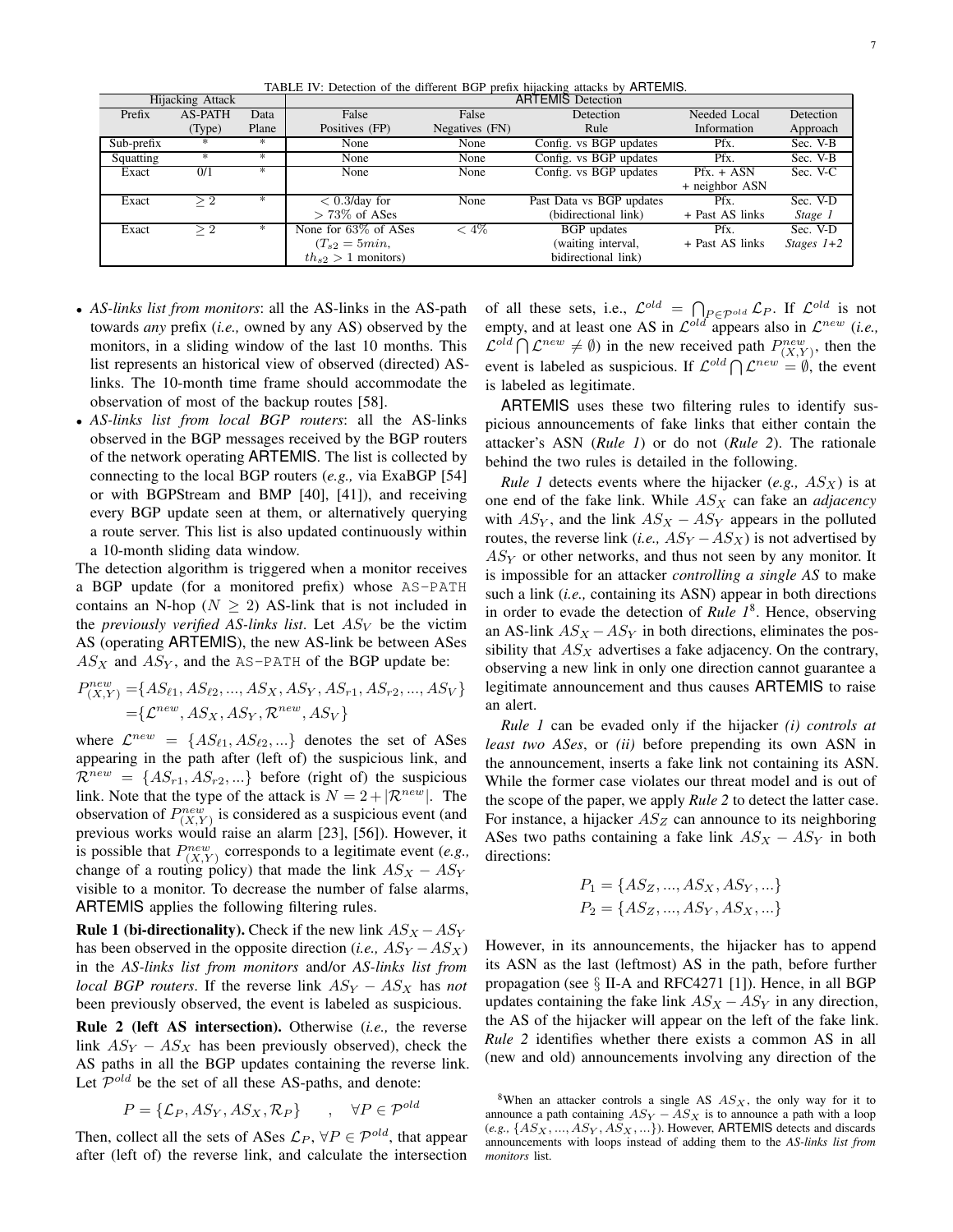

Fig. 4: CDF of the number of new AS-links seen at the monitor AS per day, per origin AS: (a) before and after applying Stage 1 - ARTEMIS detection algorithm for Type-N,  $N \geq 2$ , is rarely triggered and *Stage 1* dramatically reduces the number of FP; (b) after applying *Stage 2* ( $T_{s2}$  = 5 min), with different thresholds for the minimum number of monitors that see the suspicious event - requiring at least 2 (or more) monitors to see the event, greatly reduces the number of FP.

new (suspicious) link. If at least one AS appears in all paths, then the event is considered suspicious.

**ARTEMIS**'s *Stage 1* returns 0 false negatives. ARTEMIS detects any illegitimate announcement that is seen by the monitors and contains a fake link with (*Rule 1*) or without (*Rule 2*) the hijacker ASN at its ends. It is not possible for an attacker conforming to the threat model of  $\S$  II to evade these rules, as long as its announcements are visible.

The **ARTEMIS** detection algorithm for Type-N,  $N \geq 2$ , hijacks, is rarely triggered. To understand how often the detection algorithm would be triggered, we ran our algorithm on 1 month of real BGP data, emulating running ARTEMIS for each and every AS announcing prefixes on the Internet. Specifically, we processed all the BGP updates observed by RIPE RIS and RouteViews monitors (a total of 438 ASes hosting at least 1 monitor each) between April 2016 and March 2017. Then, for each AS that originated IPv4 or IPv6 prefixes in March 2017, we identified the links appearing for the first time in paths towards their originated prefixes, during the same month. Fig. 4(a) shows the CDF (blue/dashed curve) of the number of new AS-links an origin AS sees (through the monitor ASes) per day towards its own prefixes: on average, within the month of March 2017, 72% of the origin ASes saw less than 2 new links per day.

*Stage 1* dramatically reduces the number of suspicious events. We apply the filtering of *Stage 1* to the previous data; we considered only the *AS-links list from monitors* (since we do not have access to the local routers of all the ASes). Fig. 4(a) shows the CDF of the number of the aforementioned events that fail *Stage 1* (red/circles curve): 73% of the origin ASes see less than 1 suspicious event every 3 days.

*2) Stage 2 (optional):* Stage 2 introduces an extra delay  $(T<sub>s2</sub>)$  in exchange for *(i)* refined filtering and *(ii)* the ability to estimate the impact of a suspicious event. To improve filtering of legitimate events, we check if at the end of the  $T_{s2}$ period, the new link has appeared in the opposite direction in the BGP updates received from the monitors and/or local routers. In other words, if the new link really exists, then it is probable that it is used also in the opposite direction and a route (containing the opposite direction) will propagate to a

monitor or a local router after some time. The waiting interval  $T_{s2}$  can be configured by the operator (speed/accuracy tradeoff); here, we select  $T_{s2} = 5$  minutes, which is enough time for the BGP paths to converge on most of the monitors [59].

*Stage 2* allows **ARTEMIS** to further reduce alerts for Type-N,  $N \geq 2$ , events. The black curve (square markers) in Fig. 4(b) shows the CDF of the number of events detected as suspicious at the end of *Stage 2* when using the public monitors (RouteViews and RIPE RIS), but not local routers. The improvement when using only public monitors is around 1%. However, considering also the local monitors and the impact of the events, significantly increases the gains from Stage 2, as we discuss in the remainder.

Local routers see significantly more links in the opposite direction than monitors, thus further improving the filtering of *Stage 2*. In *Stage 2*, using the *AS-links list from local BGP routers* as well, further reduces suspicious events. We investigate this effect through simulation: we introduce a new link in the topology, and after BGP convergence we check whether the new link is seen in the opposite direction by the local routers. Our results show that the *local BGP routers* see the opposite direction of the new link in around 25% (2nd-hop) and 30% (3rd-hop) of the cases, thus filtering 1- 2 orders of magnitude more Type-2 and Type-3 suspicious events compared to the case of using only the *AS-links list from monitors*. This rich information that exists locally, highlights further the gains from the self-operated approach of ARTEMIS.

*Stage 2* provides an estimate of the impact of the suspicious event. Waiting for BGP convergence allows Stage 2 to further discover how many monitors see the Type-N suspicious event (*i.e.,* the new suspicious link in a route towards the operator's prefix) and, therefore, estimate the extent of the "pollution" in case the event is a hijack. When Stage 2 is enabled, ARTEMIS uses this information to trigger different alert modes and mitigation strategies based on the configuration provided by the operator  $(\S$  VI).

*Stage 2* –optionally– allows the operator to almost eliminate false positives at the expense of a few false negatives of negligible control-plane impact. The impact ("pollution") estimate of *Stage 2* can also be used to further reduce false positives, by raising an alert only if the number of monitors seeing the event is above a (user-selected) threshold. In this way, ARTEMIS can completely ignore a large number of uninteresting events (*e.g.,* legitimate changes in routing policies that appear as new links) at the expense of potentially introducing false negatives that have negligible visible impact on the control plane. This is demonstrated in Fig. 4(b), which shows that the majority of the suspicious events we observe in the Internet (same experiment as in Fig. 4(a)) are seen by only *a single* monitor.

Specifically, according to our experiment in Fig. 4(b) (see xaxis for  $x \to 0$ ), by ignoring all new links observed at only one monitor, *Stage 2* would have generated *at most one* (or, *zero*) alert in the whole month of March 2017 for 83% (63%) of the origin ASes (green curve). Increasing the threshold further decreases alerts: if the operator decides to ignore events seen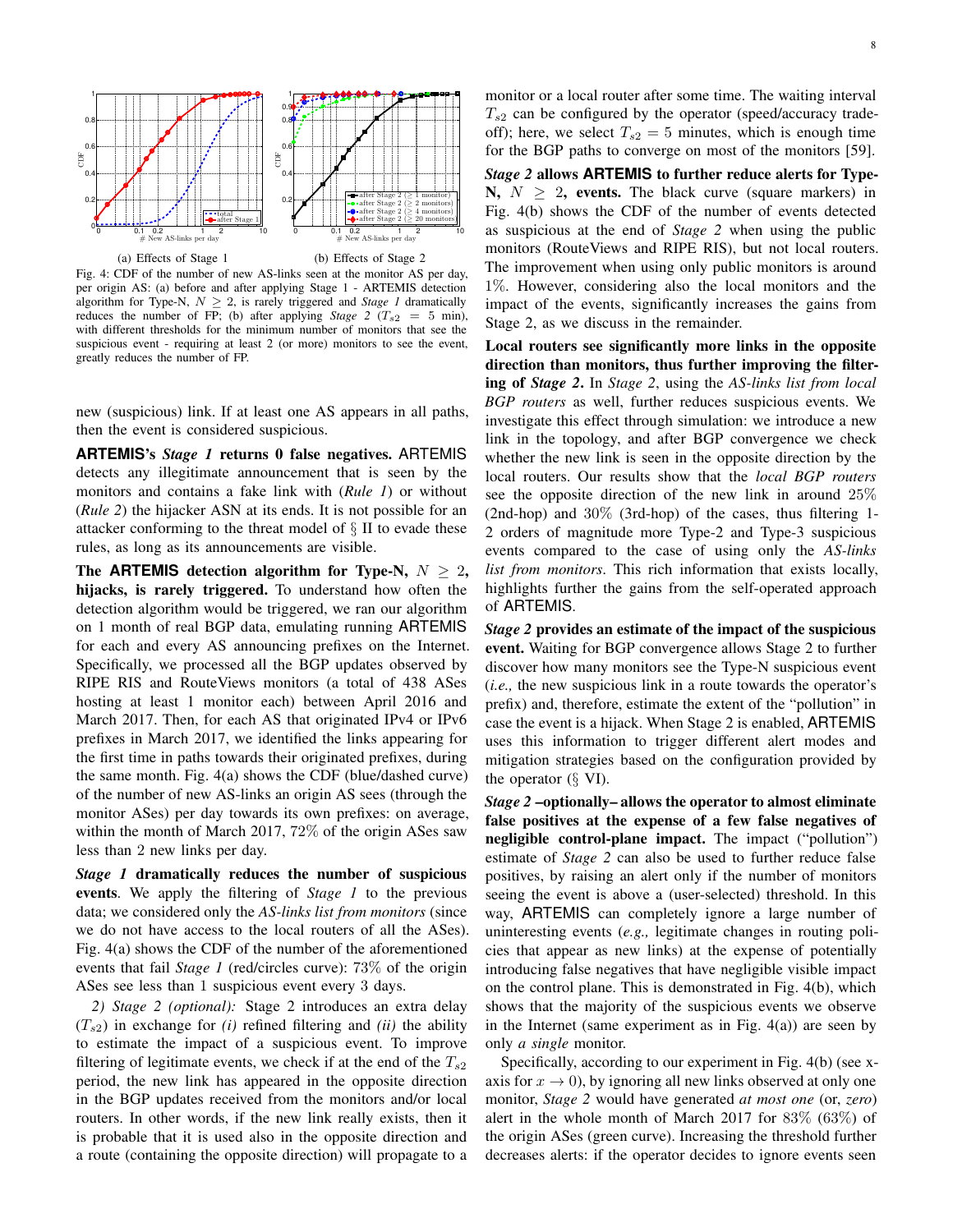by less than 4 monitors (blue curve) then the percentage of origin ASes without at most one (zero) alerts reaches 94%  $(81\%)$ , and for a threshold of 20 monitors (red curve) it is  $97\%$  ( $90\%$ ). Finally, Fig. 2(a) provides an indication of the rate of potential false negatives this threshold would yield: *e.g.,* for Type-2 hijacks and a threshold of at least 2 monitors, the percentage of false negatives (*i.e.,* percentage of hijacks with negligible visible impact on the control plane, seen by exactly one monitor) would be less than 4%.

### VI. MITIGATION METHODOLOGY

Ultimately, a network operator needs to quickly mitigate a hijacking event. To this end, a timely detection is not the only *necessary* condition. Low false positives, information about the event (*e.g.,* estimated impact, relevance of the affected prefix), and an automated system are also key requirements. In this section, we present the ARTEMIS unified approach for detection and mitigation, which satisfies all these conditions, and enables a configurable and timely mitigation.

### *A. ARTEMIS Mitigation Approach*

**ARTEMIS** provides an informative detection of hijacking events that enables automated and fast mitigation. The ARTEMIS detection module can provide the following information –as output– for each detected event:

- 1) affected prefix(es);
- 2) type of the hijacking event;
- 3) observed impact (*e.g.,* number of polluted monitors);
- 4) ASN(s) of the AS(es) involved in the event;
- 5) confidence level (reliability) of the detection.

Note that a detection is always accurate (no false positives; confidence level = "certainty") for any type of sub-prefix hijacking events (*cf.,* § V-B) and for exact-prefix Type-0 and Type-1 hijacking events (*cf.,* § V-C), *i.e.,* the events with the highest impact on the control plane. In contrast, the confidence level of an exact-prefix Type-N,  $N \geq 2$ , hijacking event can be quantified by the result of the detection *Stages 1/2* (§ V-D) and allows ARTEMIS to classify an event as more or less suspicious (*e.g.,* confidence level = "alert by Stage 1" and/or "alert by Stage 2").

This information is sufficient in most cases for an operator to decide how to configure the network's reaction to a hijacking or suspicious event. As a result, ARTEMIS enables the automation of mitigation: (i) the operator pre-configures ARTEMIS (mitigation module) to proceed to different mitigation actions based on the detection output; for instance, the following mapping could be used<sup>9</sup>:

 ${Prefix, Impact, Confidence level} \rightarrow Mitigation action;$ 

(ii) ARTEMIS executes the pre-selected action *immediately* after the detection of an event, not requiring manual actions.

Examples of applying this approach are: *(a)* the operator selects to handle an event of limited impact (squatting, few



Fig. 5: Survey results: (a) ranking of characteristics of a hijacking defense system, based on their importance, by network operators; (b) practices for detecting/learning about hijacking incidents against owned prefixes.

polluted monitors, etc.) manually instead of triggering an automated mitigation process; *(b)* for sensitive prefixes (*e.g.,* webbanking), the operator selects to always proceed to mitigation (*e.g.*, even for low-confidence alerts for Type-N $\geq$  2 hijacks), since the cost of potential downtime (or even compromise in the case of traffic interception attacks) is much higher than the mitigation cost for a false alert.

**ARTEMIS** satisfies operators' needs and outperforms current practices. We conducted a survey among 75 network operators (see details in  $\S$  VIII-A) that shows that the majority of networks rely on third parties for detecting hijacks against their own prefixes (Fig. 5(b)):  $61.3\%$  outsource detection to services such as [19], and 17.3% expect to be notified by colleagues or mailing lists. However, the employment of third parties may lead to false alerts, delayed (inferred) detection and thus delayed mitigation (§ VIII-A). In contrast, ARTEMIS provides a reliable and fast detection that also enables fast mitigation, which is one of the main concerns of operators (*cf.,* "Fast mitigation" - Fig. 5(a)). Moreover, self-operated approaches like ARTEMIS are highly desirable (*cf.,* "Self-managed/operated" - Fig. 5(a)); we believe that its characteristics (lightweight, no cost for public monitoring services, flexible and configurable) render it ideal for –at least– two thirds of the networks not currently employing any local detection system (Fig. 5(b)).

In the following section, we focus on the crucial aspect of the mitigation effectiveness (Fig.  $5(a)$ ). We study and propose mitigation techniques that build on current practices and can be incorporated in the ARTEMIS approach.

### *B. Mitigation Techniques*

We propose two mitigation techniques that can be used with ARTEMIS (other techniques could work as well). Specifically, the victim AS can counteract a hijack with its own resources by *deaggregating* the hijacked prefix (Section 6.2.1), or *outsource* the mitigation to a third party organization, which will announce the prefix on behalf of the victim to reduce the impact of the hijack (Section 6.2.2).

*1) Self-operated mitigation with prefix deaggregation:* After receiving an alert for an ongoing hijacking event, operators replied in our survey that they would react by *contacting other networks* (88% of the participants) and/or *deaggregating the affected prefix* (68% of the participants). While the former

<sup>&</sup>lt;sup>9</sup>In this example, the hijack type and hijacker's ASN are wildcards. In a more specific mapping, all five fields of the information presented above could be distinctly used.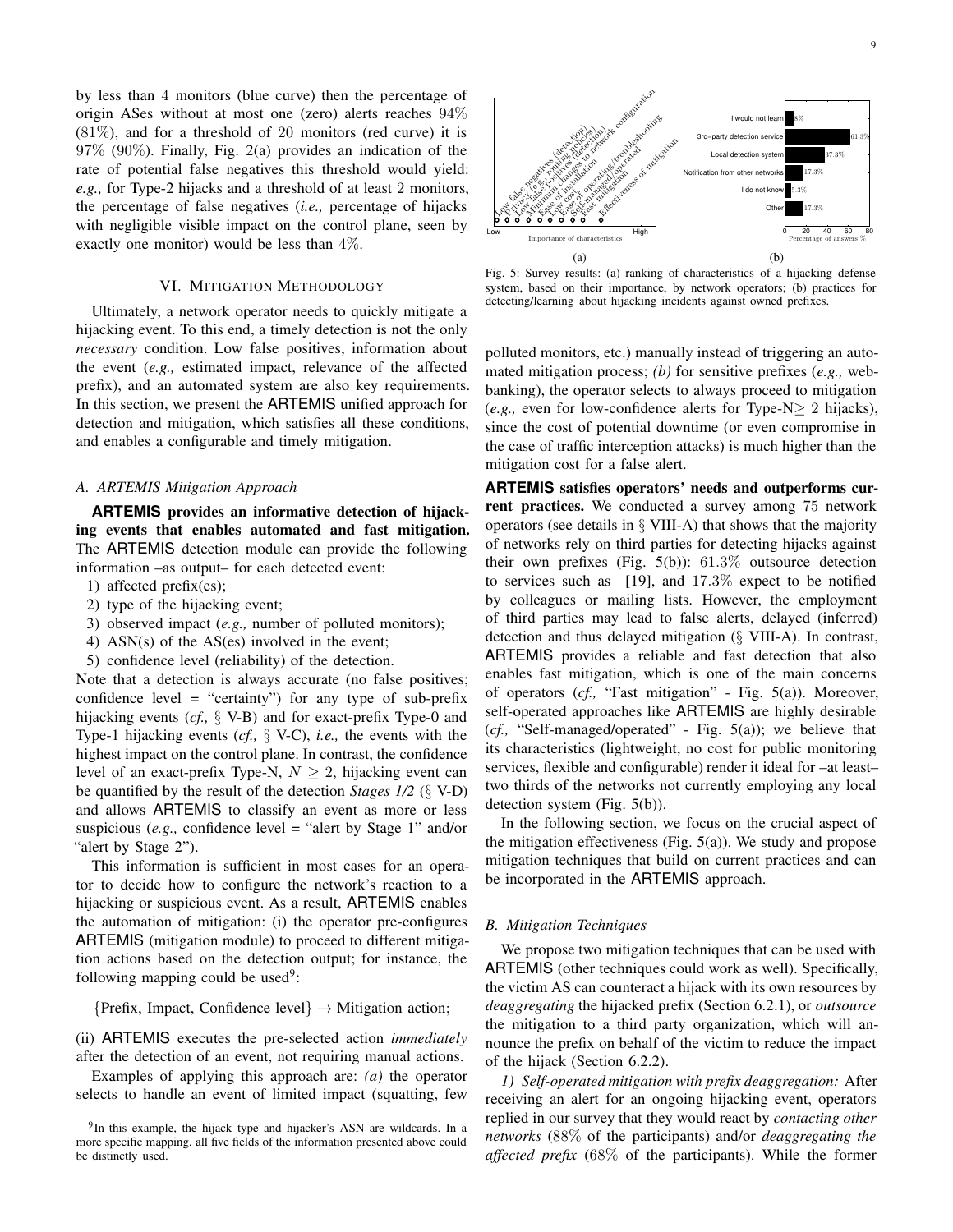

Fig. 6: Efficiency of mitigation via *outsourcing BGP announcements* to organizations selected (i) randomly, and based on their (ii) number of providers and (iii) customer cone (top ISPs), and via (iv) *filtering* at top ISPs. Outsourcing mitigation –even to a single organization– is very effective and significantly outperforms current practices (filtering).

action involves a significant delay (up to many hours, or even days [15], [60]), the latter can be automated and applied immediately after the detection step using the ARTEMIS approach.

Prefix deaggregation is the announcement of the more specific prefixes of a certain prefix. For example, upon the detection of a hijack for the prefix *10.0.0.0/23*, the network can perform prefix deaggregation and announce two more-specific sub-prefixes: *10.0.0.0/24* and *10.0.1.0/24*. These sub-prefixes will disseminate in the Internet and the polluted ASes will re-establish legitimate routes, since more-specific prefixes are preferred by BGP. Prefix deaggregation is *effective* for */23* or less-specific (*/22, /21, ...*) hijacked prefixes (since */25* prefixes and more-specifics are filtered by most routers [61]). Moreover, it can be operated by the network itself without any added cost. The automation of prefix deaggregation over ARTEMIS is simple, *e.g.,* using ExaBGP [54] or custom scripts that are triggered immediately after the detection. A potential mapping could be:

{Prefix length  $\langle 24, *, * \rangle \rightarrow$  Deaggregation

where \* denote wildcards (*i.e.*, any impact/confidence level).

To mitigate hijacks against */24* prefixes, in the following we study mechanisms that require the involvement of additional networks besides the one operating ARTEMIS.

*2) Outsourcing mitigation with MOAS announcements:* It is common practice for networks to outsource various security services to a single (or a few) third-party organization(s). A prominent example is the DDoS mitigation service offered by organizations to networks that are unable to handle large volumetric DDoS attacks [62]. Moreover, 39% of the participants in our survey do not reject the possibility to outsource hijacking mitigation. We also expect that the higher level of accuracy offered by ARTEMIS and the per-prefix configurability would make more operators consider outsourcing mitigation, when triggering it is under their control (*e.g.,* allowing them to carefully manage the cost *vs.* security risk trade-off). We thus propose a mitigation technique that presents several analogies with the current practice of DDoS mitigation services, and study its efficiency.

Outsourcing BGP announcements is similar to the outsourced DDoS protection security model, where the organizations that mitigate the attacks redirect the traffic (using BGP/MOAS or DNS) to their locations and scrubbing centers, remove malicious traffic, and forward/relay the legitimate traffic to the victim. In the case of BGP hijacking, the mitigation organization receives a notification from the network operating ARTEMIS, and immediately announces from their location/routers the hijacked prefix. In this way, the organization attracts traffic from parts of the Internet and then tunnels it back to the legitimate AS, *e.g.,* through MPLS tunnels to the victim or its upstream providers [63], or direct peering links [64] (the latter approach is effective even if the entire IP space of the victim is compromised). The automation of this process could be implemented, *e.g.,* with ARTEMIStriggered MOAS on the control plane and traffic tunneling on the data plane; a corresponding mapping in ARTEMIS (potentially only for the most security-sensitive prefixes owned by the organization) could thus be:

# {Prefix length= $/24$ ,\*,\*}  $\rightarrow$  Outsource BGP announcements

More than one external organization can be employed for more effective mitigation. In the following, we investigate the efficiency of this technique for different *selection criteria* and *number* of mitigation organizations. In Fig. 6 we present simulation results for the remaining number of polluted ASes (y-axis) after announcing the prefix from different numbers of mitigation organizations (x-axis) in addition to the network operating ARTEMIS. We consider three cases where we select the outsourcing organizations (i) *randomly*, and based on their (ii) *number of providers* (which correlates with their mitigation efficiency [50]) and (iii) *customer cone* ("top ISPs") that corresponds to large ISPs [65].

Outsourcing mitigation even to a single organization is very effective, and significantly reduces the impact of hijacking. Fig. 6(a) shows that outsourcing BGP announcements to the top ISPs outperforms a selection of ASes with many providers, while randomly selecting organizations is always less efficient. However, even a single randomly selected organization can considerably reduce the impact of the hijacking event (on average), from  $50\%$  to  $34\%$  and from  $28\%$  to  $14\%$  for Type-0 (Fig. 6(a)) and Type-1 (Fig. 6(b)) events, respectively, which clearly indicates an effective and robust mitigation technique. Outsourcing to more than one organization simultaneously and/or carefully selecting the mitigation organization can further increase the mitigation benefits, *e.g.,* leading to less than 5% polluted ASes (one order of magnitude lower compared to the initial impact) with only 3 top ISPs for Type-0 events.

Outsourcing BGP announcements outperforms current practices. In Fig. 6 we compare the efficiency of outsourcing against *prefix filtering*, a proactive defense that needs cooperation of networks and is currently partially deployed (§ VIII-A). We consider filtering of the illegitimate routes from the top ISPs; while filtering applies to origin-AS hijacks today, in Fig. 6(b) we assume a potential filtering for Type-1 hijacks as well. Our results show that filtering is much less efficient than outsourcing BGP announcements: even with 10 filtering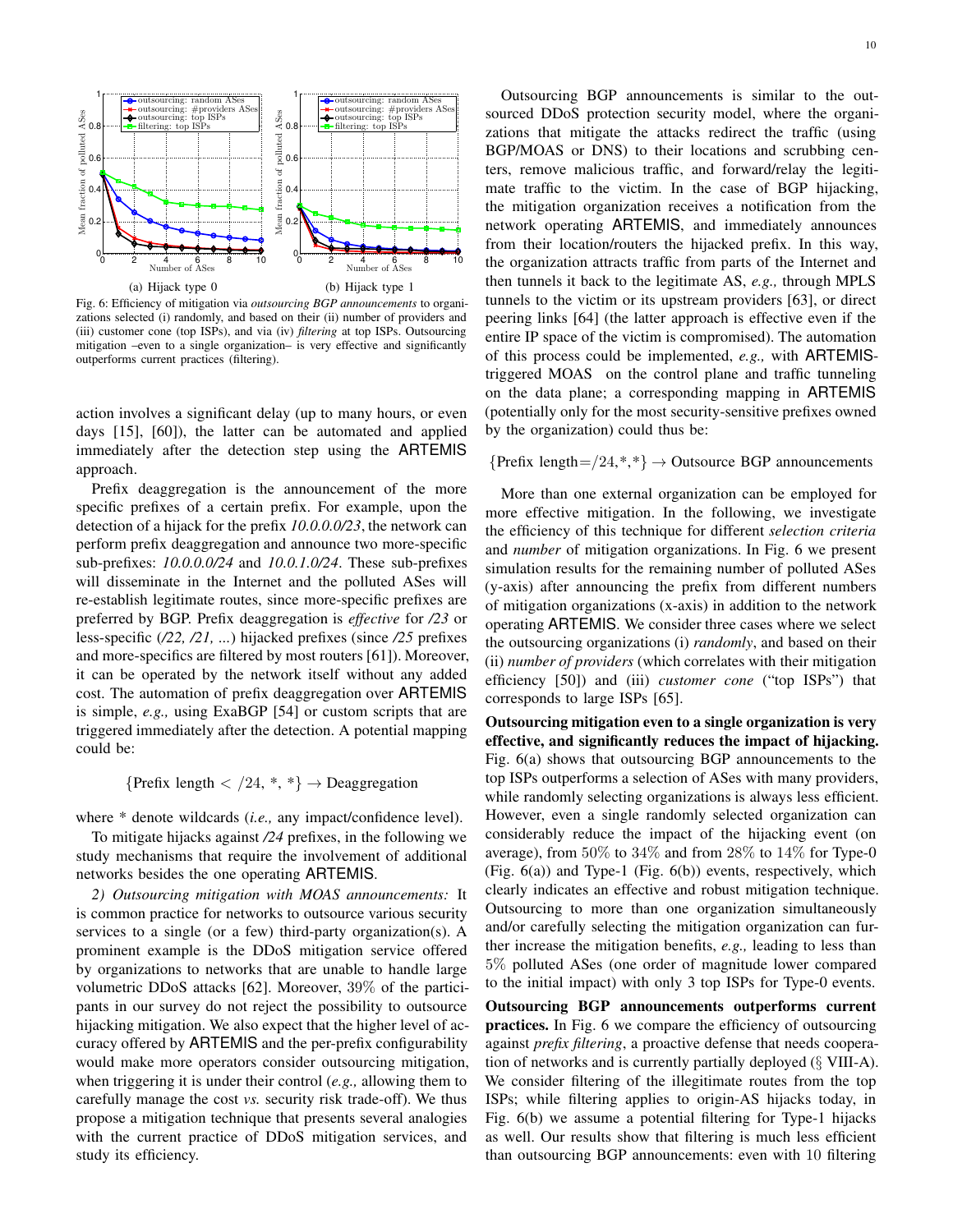TABLE V: Mean percentage of polluted ASes, when outsourcing BGP announcements to organizations providing DDoS protection services; these organizations can provide highly effective outsourced mitigation of BGP hijacking.

|                   | without<br>outsourcing | top<br><b>ISPs</b> | AΚ      | CF      | VE      | IN      | NE.     |
|-------------------|------------------------|--------------------|---------|---------|---------|---------|---------|
| Type <sub>0</sub> | 50.0%                  | 12.4%              | $2.4\%$ | 4.8%    | 5.0%    | 7.3%    | 11.0\%  |
| Type1             | 28.6%                  | 8.2%               | 0.3%    | 0.8%    | $0.9\%$ | 2.3%    | $3.3\%$ |
| Type2             | 16.9%                  | $6.2\%$            | 0.2%    | 0.4%    | $0.4\%$ | 1.3%    | 1.1%    |
| Type3             | 11.6%                  | 4.5%               | $0.1\%$ | $0.4\%$ | 0.3%    | $1.1\%$ | 0.5%    |

ASes, the mitigation efficiency is almost equal to (Fig. 6(a)) or not better than (Fig. 6(b)) using a single randomly selected outsourcing AS. Increasing the number of filtering ASes to a few dozens (results omitted for brevity), barely helps.

Existing industry security models can provide highly effective outsourced mitigation. In Table V, we present the hijacking mitigation efficiency of different organizations that currently provide DDoS protection services. We selected, as examples, 5 organizations of varying sizes<sup>10</sup> and simulated BGP announcements originating from them for the hijacked prefix. Mitigation with any of them is efficient, outperforming even top ISPs. Specifically, mitigation from Akamai is the most efficient, reducing the percentage of polluted ASes to 2.4% (from 50% originally) on average for Type-0 hijacks. This holds also for the other hijack types, where the average percentage of polluted ASes is reduced to 0.3% or less.

### VII. REAL-WORLD EXPERIMENTS

We setup and conduct *real* BGP prefix hijacking experiments in the Internet  $(\S$  VII-A) using the PEERING testbed [66], [67]. We implemented a prototype of ARTEMIS, which we use to detect and mitigate the hijacking events, and study the actual *detection and mitigation times* observed  $(\S$  VII-B).

### *A. Experimental Setup*

**ARTEMIS** prototype. The current prototype implementation of ARTEMIS interacts with the streaming services through the RIPE RIS socket.io API and telnet for BGPmon. It receives streams of BGP updates (formatted in plain text from RIPE RIS and XML format from BGPmon), and keeps/filters only the BGP updates concerning the network-owned prefixes. CAIDA's BGPStream will soon support reading from multiple streaming data sources simultaneously [37], [41] (including RIPE RIS socket.io and BMP feeds, which RouteViews and others plan to make available at the same time). We envision replacing the BGP feed interface of our ARTEMIS implementation using CAIDA's BGPStream API.

Testbed. PEERING [66], [67] is a testbed that connects with several real networks around the world, and enables its users to announce routable IP prefixes from real ASNs to the rest of the Internet; the IP prefixes and ASNs are owned by PEERING, hence, announcements do not have any impact on the connectivity of other networks.

| ID         | <b>Network</b> | Location        | ASNs        | #peers |
|------------|----------------|-----------------|-------------|--------|
|            |                |                 | (transit)   | (IPv4) |
| AMS        | AMS-IX         | Amsterdam, NL   | 12859, 8283 | 74     |
| <b>GRN</b> | <b>GRNet</b>   | Athens, GR      | 5408        |        |
| ISI        | Los Nettos     | Los Angeles, US | 226         |        |

In our experiments, we use the connections to three real networks/sites (Table VI; data of Jun. 2017) that provide transit connectivity to PEERING, which we select due to their Internet connectivity characteristics. GRN and ISI resemble the connectivity of a typical small ISP in the real Internet, while AMS resembles a large ISP. We are granted authorization to announce the prefix *184.164.228.0/23* (as well as its two */24* sub-prefixes), and use the AS numbers *61574* for the legitimate AS, *61575* for the hijacker AS, and *61576* for the outsourcing AS.

Methodology. Using the aforementioned ASNs, we create three virtual ASes in PEERING: (i) the legitimate (or victim) AS, (ii) the hijacker AS, and (ii) the outsourcing AS. For each experiment, we connect each virtual AS to a different site/network of Table VI, and proceed as follows.

- 1. *Legitimate announcement.* The legitimate (victim) AS announces the /23 IP prefix at time  $t_0$ , using ARTEMIS to monitor this prefix for potential hijacking events.
- 2. *Hijacking Event.* The hijacker AS hijacks (*i.e.,* announces) the /23 IP prefix at time  $t_h = t_0 + 20min$ .
- 3. *Detection.* When a hijacked (illegitimate) route arrives at a monitor, ARTEMIS detects the event at a time  $t_d$  (>  $t_h$ ), and immediately proceeds to its mitigation.
- 4. *Mitigation.* The legitimate AS announces the /24 subprefixes (*deaggregation*), or the outsourcing AS announces the /23 prefix (MOAS announcement) at time  $t_m$  ( $t_m \approx t_d$ ).

Scenarios. We conduct experiments in several scenarios of different hijacking and mitigation types, considering all combinations of the following parameters:

- *Location* (*i.e.,* connection to PEERING sites) of the legitimate, hijacker, and outsourcing ASes.
- *Hijacking event types*: 0 (origin-AS), 1, and 2.
- *Mitigation* via deaggregation or MOAS announcements.

For brevity, we denote a scenario with three letters {V, H, M}, indicating the location of the *victim*, *hijacker*, and *mitigator* PEERING sites, respectively. For instance, "{G,A,I}" denotes the experiment where the victim and hijacker ASes are connected to GRN and AMS sites, respectively, and mitigation is performed through BGP announcements from an outsourcing AS connected to ISI. In deaggregation scenarios, the mitigation is self-operated by the victim AS, thus the first and third letters are the same, *e.g.,* "{G,A,G}". When we consider only the hijacking and not the mitigation phase, we use only the first two letters,  $e.g.,$  "{ $G,A,*$ }".

Monitoring the Experiments. In the ARTEMIS prototype we use the BGPmon [34] and the RIPE RIS [26] streaming services for the continuous real-time monitoring of the Internet control plane and the detection of hijacking events. In our experiments, we use the same services to monitor the mitigation process as well.

The BGPStream framework provides BGP updates from *all*

<sup>10</sup>Namely: Akamai (AK; ASNs: 20940, 16625), CloudFlare (CF; ASN: 13335), Verisign (VE; ASNs: 26415, 30060, 7342, 16838), Incapsula (IN; ASN: 19551), and Neustar (NE; ASNs: 7786, 12008, 19905).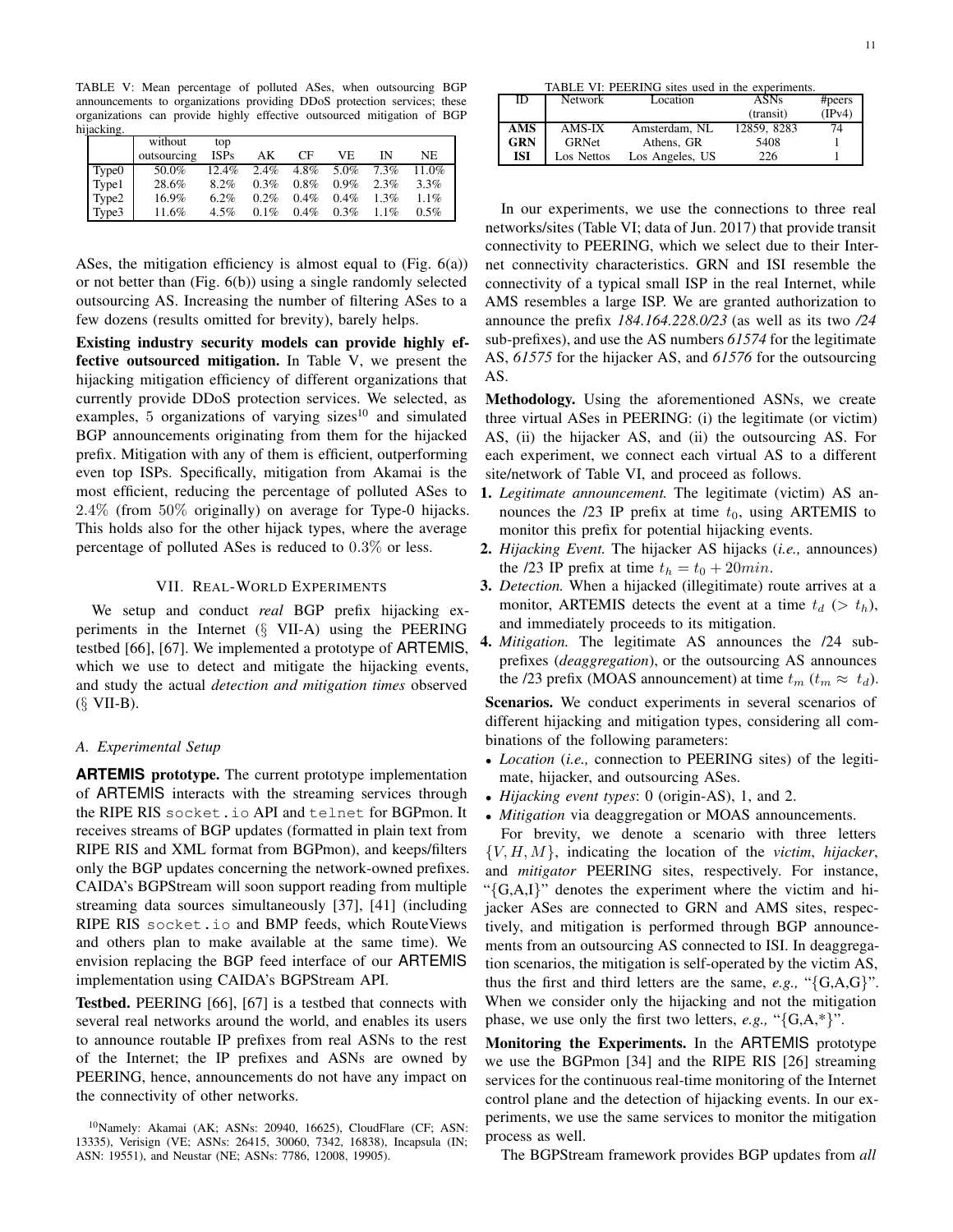

Fig. 7: (a) Detection delay for different *location scenarios* (x-axis), and origin-AS (type-0) hijacks. (b) Average number of real-time monitors that observed hijacked routes over time. Boxplots/curves correspond to average values over 10 experiment runs per scenario. ARTEMIS detects hijacks within a few seconds (usually  $<$  5s), while the hijack is observed by most of the monitors in less than 10s.

the monitors of RIPE RIS and RouteViews, currently with a delay of several minutes (see  $\S$  III). Hence, we use BGPStream for a post-analysis of the experiments: after the experiment we collect the BGP updates received by the monitors during the experiment and analyze them. We present these results, and compare them with those from the current real-time monitors, to demonstrate the performance of ARTEMIS when more monitors turn real-time.

### *B. Experimental Results*

We next analyze the *time* needed by ARTEMIS to detect and mitigate hijacking events in various experimental scenarios.

*Detection:* We consider the *detection delay*,  $t_d - t_h$ , *i.e.*, the time elapsed between the hijacker's announcement  $(t_h)$  and the detection of the event by ARTEMIS  $(t_d)$ .

In Fig. 7(a) we present the distribution of the detection delay for different location scenarios, under type-0 hijacking events. Boxplots correspond to the values of 10 runs per scenario, for either real-time services (black boxplots) or all services (*i.e.,* post-analysis with BGPStream for RouteViews and RIPE RIS monitors; gray boxplots). We note that the following insights are valid across hijacking event types, since we observed (results omitted for brevity) that the type does not significantly affect the detection delay; small increases (no more than a few seconds) can though occur because in high-type hijacks, less hijacked routes eventually reach the monitors (due to the preference of shorter AS-paths). Moreover, the tunable waiting time of *Stage 2* (in case *Stage 1* does not suffice, see § V-D) for type- $\{N \geq 2\}$  hijacks can be added to the detection delay.

**ARTEMIS** achieves near real-time detection, within a few seconds of the hijacker's announcement. The ARTEMIS detection process is lightweight and thus a hijack event is detected almost instantaneously after the reception of an illegitimate BGP update. Hence, the detection delay is equivalent to the delay of the monitoring services. Specifically, Fig. 7(a) shows that the detection via the *real-time* services is extremely fast, and in some cases *only* 1*s* is required. In all cases the *median of the detection delay is at most* 5*s*. The delay is almost always less than 10s, and in the worst case 13s ({*G,I,\**} scenario in Fig. 7(a)). In fact, the 1s delay in some experiments,



Fig. 8: (a) Recovery delay of the the real-time (black) and all (Routeviews+RIS) (gray) monitors; type-0 hijacks and mitigation through deaggregation  $({I, A, I}$  and  ${I, G, I}$ ) and outsourcing BGP announcements  $({G, A, I}$  and {*G,I,A*}) scenarios. (b) Average number of polluted real-time (black) and all (RouteViews+RIS) (gray) monitors for the {*I,A,I*} scenario. Boxplots/curves correspond to average values over 10 experiment runs per scenario. With the automated mitigation of ARTEMIS, the vast majority of the ASes recover from the hijack within 60s.

indicates that ARTEMIS reduces the detection delay to the propagation time of BGP updates (from the hijacker to the monitors): the detection takes place upon the *first* BGP update that reaches any monitor. This propagation time depends on the connectivity of the hijacker, *e.g.,* we observe that the detection is on average  $2 - 3s$  faster when the hijacker is the GRN site  $({A, G, * }$  and  ${I, G, * }$  scenarios).

Adding monitors decreases detection delay and increases visibility of hijacks. If all RouteViews and RIPE RIS monitors provided real-time streams (gray boxplots), detection delay could further decrease; the improvement is small in our experiments, since the detection with real-time services is already fast. Moreover, as already discussed in § IV, adding more monitors increases the visibility of hijacks. For instance, in the {*A,I,\**} scenarios where the victim (AMS) is better connected than the hijacker (ISI), while the (exact prefix) hijack is not detected by real-time services, using all monitors would enable a timely  $(< 6s)$  detection.

Detection is robust. In Fig. 7(b) we present the average number of real-time monitors that observed a hijacked route over time for different scenarios. While ARTEMIS is able to detect an event from a single (*i.e.,* the first seen) hijacked route, its robustness (*e.g.,* against monitor failures) increases with the number of observed routes. The experimental results in Fig. 7(b) demonstrate that the detection delay would remain low even under multiple monitor failures: while the number of observed hijacked routes differs among scenarios (due to the connectivity of the hijacker), in all of them *(i)* more than 5 monitors observe the event within 5s, and *(ii)* almost half of the monitors that eventually observe the event, see the hijacked route within 10s. Our post analysis with BGPstream shows a similar trend (with the respective number of monitors being  $3 - 4$  times higher).

*Mitigation:* We next study how fast the hijacking event is mitigated when using the ARTEMIS approach. To quantify the speed of the mitigation, we define the *recovery delay* as the time elapsed between the pollution of an AS/monitor by a hijacked route, until it receives again a legitimate route (*e.g.,* towards the deaggregated sub-prefixes).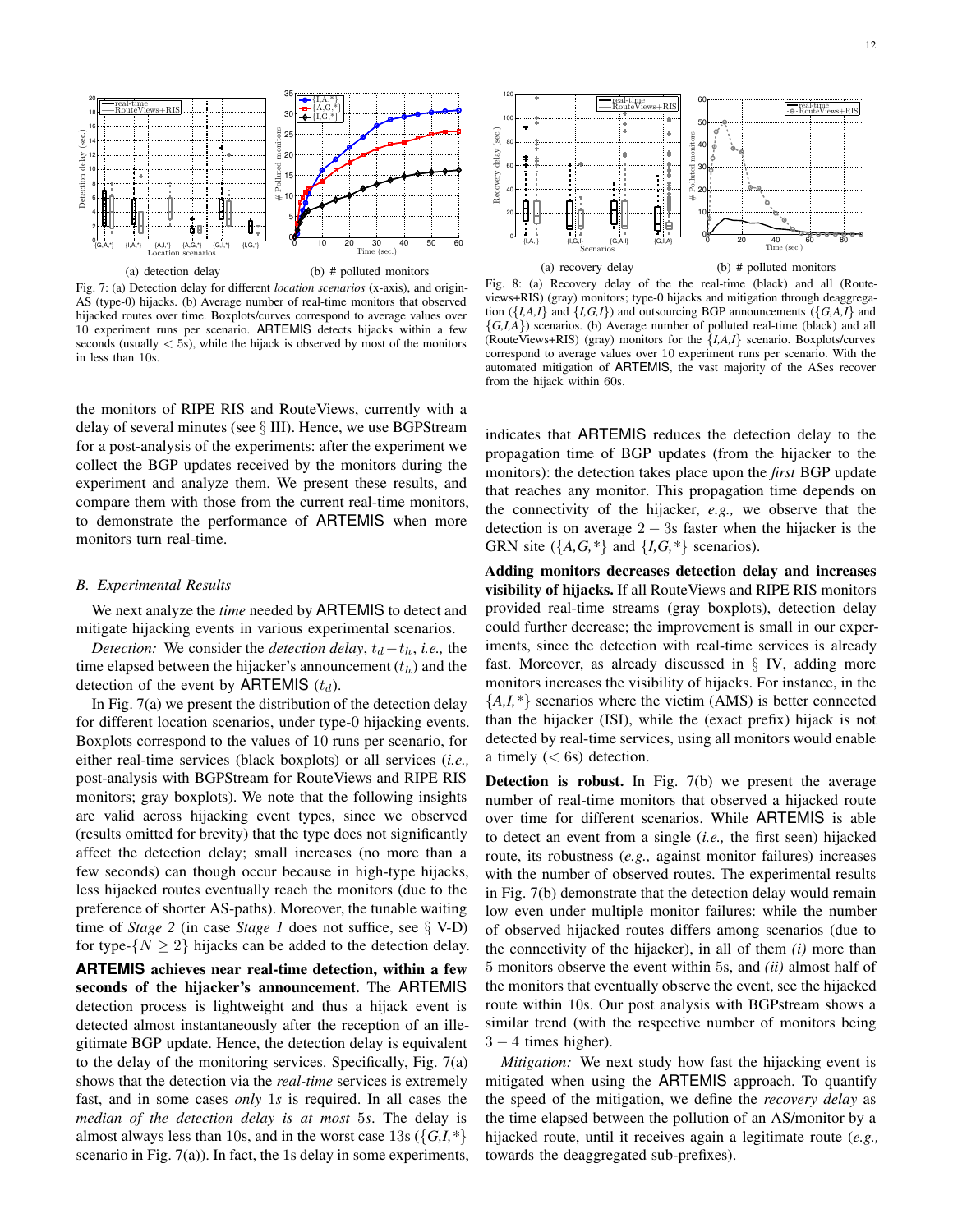**ARTEMIS** achieves almost complete mitigation of the hijacking event within a minute. In Fig. 8(a) we present the distribution of recovery delay (over different ASes and experiment runs) for different location and mitigation scenarios. The time for hijacked ASes to recover is similarly distributed for different mitigation types, and it tends to be higher when the hijacker is a well connected AS (see, *e.g.,* {*I,A,I*} and  ${G,A,I}$  scenarios where AMS is the hijacker). Nevertheless, the following main observations hold for all scenarios: half of the ASes (see medians) recover from a hijacking event in *less than* 30*s*, and the vast majority of them *in less than a minute* (with some outliers reaching up to 2min.). This clearly demonstrates the benefits of the automated mitigation of ARTEMIS, compared to current practices that usually need several hours to mitigate such events (see § VIII-A).

Fig. 8(b) shows the average number of polluted monitors (*i.e.,* with a route to hijacker) over time for the {*I,A,I*} scenario. We observe that the number of polluted monitors increases fast after the event and reaches its peak within 10s. After the event is detected (typically in 3-6s for the {*I,A,I*} scenario; see Fig. 7(a)), the mitigation starts immediately. The routes for the deaggregated prefixes start propagating, leading to a fast recovery of the polluted monitors within 10-50s after the event; *within a minute* the vast majority of monitors have recovered. We observed similar behavior in all scenarios, indicating that the real performance of ARTEMIS in practice would be similar to the results of Fig. 8(b).

### VIII. STATE OF THE ART

### *A. Real-world Problems with BGP Hijacking*

We now look at the reasons for which BGP prefix hijacking, although extensively studied, remains a serious threat to Internet operators and users. To this end, we discuss the current practices and complement our discussion with findings of a survey we conducted among network operators. We launched our survey [15] in April 2017, targeting mailing lists of network operator groups to improve our understanding of the: *(i)* real impact of BGP prefix hijacking, *(ii)* currently used defenses, as well as *(iii)* the concerns, needs and requirements of network operators. We received answers from 75 participants operating a broad variety of networks (ISPs, CDNs, IXPs, etc.) around the world (the detailed results of the survey can be found in [15]).

Operators are reluctant to deploy proactive defenses, since they offer limited protection against hijacking. Several modifications to BGP to protect networks against prefix hijacking have been proposed [10]–[12], [14], but are not implemented due to several political, technical, and economic challenges. Proactive defenses that are deployed mainly comprise prefix filtering and RPKI [43], [45], [68]. *Prefix filtering* can be used by ISPs to discard route announcements for prefixes that their customers are not allowed to originate. However, prefix filtering is currently applied by a small number of ISPs (due to lack of incentives, poor trust mechanisms, need for manual maintenance, etc. [68]) and offers protection only against a few potential hijackers (*i.e.,* their customers) and

hijacking events (origin-AS). *RPKI* enables automated route origin authentication (ROA) in the Internet, to prevent origin-AS hijacks. However, the small percentage of prefixes covered by ROAs (around 7% in Oct. 2017 [69]) and the limited deployment of RPKI route origin validation (ROV) [45], [69], [70] leaves the vast majority of networks unprotected [44], [45]. Our survey results and previous studies [45] reveal the main reasons that hinder the deployment of RPKI: little security benefits, mistrust issues, inter-organization dependencies for issuing ROA certificates, operating costs, and complexity.

Hijacking events, under current practices, have a lasting impact on the Internet's routing system. Due to the insufficiency of proactive mechanisms, networks mainly defend against hijacking events in a *reactive* manner. The speed of the reactive defenses is crucial; even short-lived events can have severe consequences [4]. However, the reality shows that, currently, hijacking events are not quickly mitigated. For instance, back in 2008, a hijacking event affected YouTube's prefixes and disrupted its services for 2 hours [33]. More recently, in Sep. 2016, BackConnect hijacked, at different times, several ASes; the events lasted for several hours [9]. In Apr. 2017, financial services, like Visa and Mastercard, and security companies, like Symantec, were hijacked by a Russian company for seven minutes [7]. Moreover, past experience of operators who participated in our survey shows that their networks were affected for a long time by hijacking events: more than 57% of events lasted *more than an hour*, and 25% lasted even more than a day; only 28% of the events were short-termed, lasting a few minutes (14%) or seconds (14%).

The mitigation of hijacking events is delayed primarily due to third-party detection and lack of automation. Reactive defenses comprise two steps: *detection* and *mitigation*. Several systems have been proposed for prefix hijacking detection [20]–[24], [27], [30], with most of them being designed to operate as third-party services; they monitor the Internet control/data plane and upon the detection of a suspicious event or anomaly, notify the involved ASes. Our survey reveals a similar trend in practice: more than 60% rely on third-parties (*e.g.,* [19]) to get notified about suspicious events involving their prefixes. Although state-of-the-art third-party detection services can quickly notify networks about suspicious events $11$ , the alerts are not always accurate (*i.e.,* false positives), as discussed in [60] and self-reported in our survey [15]. False alerts might be triggered by third-parties for legitimate events (*e.g.,* MOAS, traffic engineering, change of peering policies), due to missing/inaccurate/stale information. As a result, operators need to manually verify the alerts received by third party services; this process introduces significant delay in the detection step, and prevents networks from automating their mitigation counteractions. Finally, extra delay is added to the process of mitigation itself, which frequently takes place in an ad-hoc way: for example, upon the detection of a hijack, operators start contacting other operators to identify the root of the problem, and resolve it. Interestingly, this is the only action

<sup>11</sup>However, 17% of the participants in our survey expect to get notified for hijacking events by receiving notification from colleagues, clients, mailing lists, etc., which implies significantly delayed detection.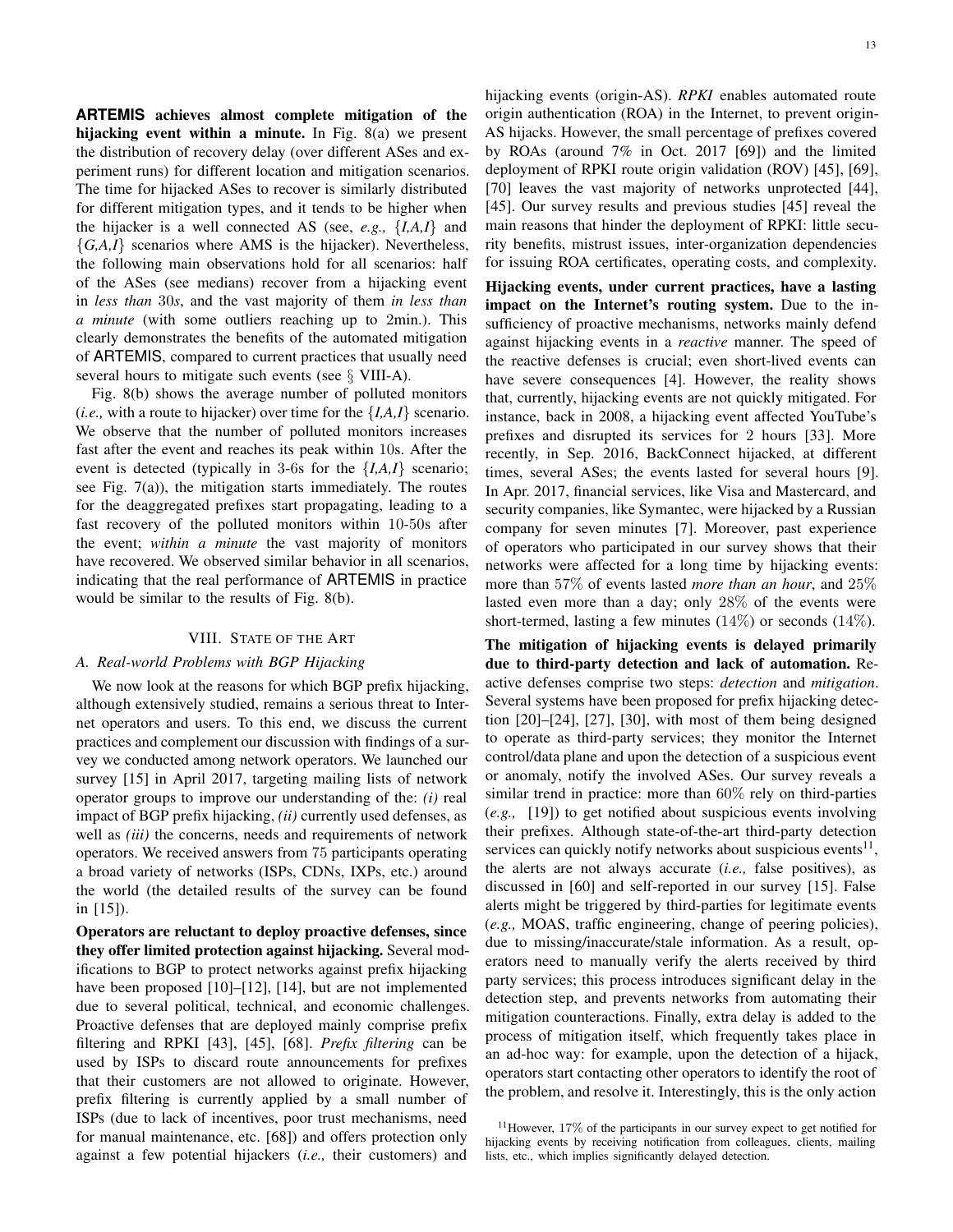that 25% of operators in our survey would take to mitigate the hijack; however, with this approach the resolution of the problem might require several hours or even days [60].

### *B. Related Literature*

*1) Detection of BGP Hijacking:* BGP hijacking detection approaches can be classified based on the type of information they use, as: (i) control-plane, (ii) data-plane, and (iii) hybrid. Each type has its own strengths and weaknesses, which we analyze in the following. For convenience, we also summarize in Table I the classes of hijacking events that can be detected by existing systems.

Similarly to ARTEMIS, *control-plane approaches* [19], [21], [22], [56] collect BGP updates or routing tables from a distributed set of BGP monitors and route collectors, and raise alarms when a change in the origin-AS of a prefix, or a suspicious route is observed. Since they passively receive BGP feeds, they are considered quite lightweight. They can detect Type-0 (and Type-1) hijacking events, both for exact prefixes and sub-prefixes, independently of how the hijacker handles the attracted traffic on the data plane (blackholing-*BH*, imposture-*IM*, man-in-the-middle-*MM*). However, in contrast to ARTEMIS, state-of-the-art systems [19] miss advanced type-N,  $N \geq 2$  hijacking events that are harder to detect and can be used by a sophisticated attacker. Furthermore, since they are designed as third-party detection services, they have to deal with the real-world problem  $(\S$  VIII-A) of keeping what they observe consistent with the ground truth on the operator's side, to achieve low false-positive rates while preserving their real-time performance.

*Data-plane approaches* [20], [30] follow complementary methods to ARTEMIS, using pings/traceroutes to detect hijacks on the data plane. They continuously monitor the connectivity of a prefix and raise an alarm, when significant changes in the reachability [30] of a prefix or the paths leading to it [20] are observed. iSpy [30] can be deployed by the network operator herself (similarly to ARTEMIS). However, it cannot reliably detect sub-prefix hijacking events, since it targets few IP addresses per prefix, and can be severely affected by temporary link failures or congestion near the victim's network, increasing its false positive rates. Finally, since data-plane approaches require a large number of active measurements to safely characterize an event as a hijack, they are more heavyweight than control-plane-assisted approaches [23].

*Hybrid approaches* [23], [24], [27], [52], [55] combine control and data plane information, and sometimes query external databases (*e.g.,* Internet Routing Registries, IRR) [23], [27], to detect multiple classes of hijacking events. HEAP [27] can detect any type of AS-PATH manipulation on the control plane, but is limited to sub-prefix hijacking events which result in blackholing or imposture on the data plane. Thus, it misses *MM* attacks both for exact prefix and sub-prefix hijacks. The state-of-the-art detection system Argus [23], is able to achieve few false positives/negatives and timely detection, both for exact prefixes and sub-prefixes, by correlating control and data plane information. However, Argus considers only *BH* attacks, whereas ARTEMIS is able to detect a hijack even if the hijacker relays traffic (*MM*) or responds (*IM*) to it. The same issue is faced by [24], where only *BH* and *IM* attacks can be detected for any kind of prefix, while *MM* attacks remain under-the-radar. LOCK [52] locates attacker ASes by actively monitoring control/data-plane paths towards the victim prefix. It relies on the evaluation of AS adjacencies to detect *BH*, *IM* or *MM* attacks, but it might miss sub-prefix and stealthy Type-U hijacks. Schlamp *et al* [55] analyze and focus on a specific hijack case, *e.g.,* attack on unannounced BGP prefixes (BGP squatting); data sources such as IRRs or DNS could be used to warn vulnerable ASes.

Finally, while there is no consistent ground truth or dataset with which to compare all the claimed FN/FP rates of the aforementioned approaches, we stress that the detection approach of ARTEMIS  $(\S$  V, summarized in Table IV) is the first to combine *all* the following characteristics: selfoperated, ground truth-based, lightweight detection, allowing for increased accuracy of alerts (0 false positives for most classes, virtually 0 false negatives), and comprehensiveness in terms of attack class coverage, no matter how the attacker manipulates the control and data planes to execute the hijack.

*2) Mitigation of BGP Hijacking:* Several proposals exploit cryptographic mechanisms to prevent BGP hijacking [10]– [13]. Others [14] delay the installation of suspicious BGP routes, in order to allow network administrators to verify first and then install them. However, these approaches require modifications to BGP and/or global adoption, as proactive countermeasures to hijacking events; this has been shown to be infeasible due to important technological, political and economic factors. In contrast, we propose reactive selfoperated mitigation (prefix deaggregation) or outsourcing it to a single (or, a few) organization(s), which are based on security models used in practice and –as shown in our study– can be very efficient, without requiring large-scale coordination. In fact, we show (see Fig.  $6(a)$ ) that using only a handful top ISPs for outsourcing BGP announcements, the attained benefit  $(< 5\%$  attacker success rate) would require two orders of magnitude more top ISPs to coordinate and perform Route Origin Validation (ROV) in RPKI [45].

Zhang *et al.* [71] propose a reactive mitigation mechanism based on the purging of illegitimate routes and the promotion of valid routes. Compared to outsourcing BGP announcements, the approach of [71] requires one order of magnitude more mitigator ASes ("lifesavers") to achieve similar benefits, as well as complex coordination among these ASes. A similar approach to outsourcing BGP announcements is introduced in [72], whose focus is on selecting an optimal set of ASes as monitor/relay "agents" per victim-hijacker pair. Those results are complementary to our study which considers *existing* monitoring infrastructure and organizations that *currently* offer outsourced security services.

### IX. CONCLUSIONS

BGP prefix hijacking, based on accidental misconfiguration or malicious intent, is a problem that continuously pests Internet organizations and users, resulting in high-profile incidents. State-of-the-art solutions, proposed in research or adopted in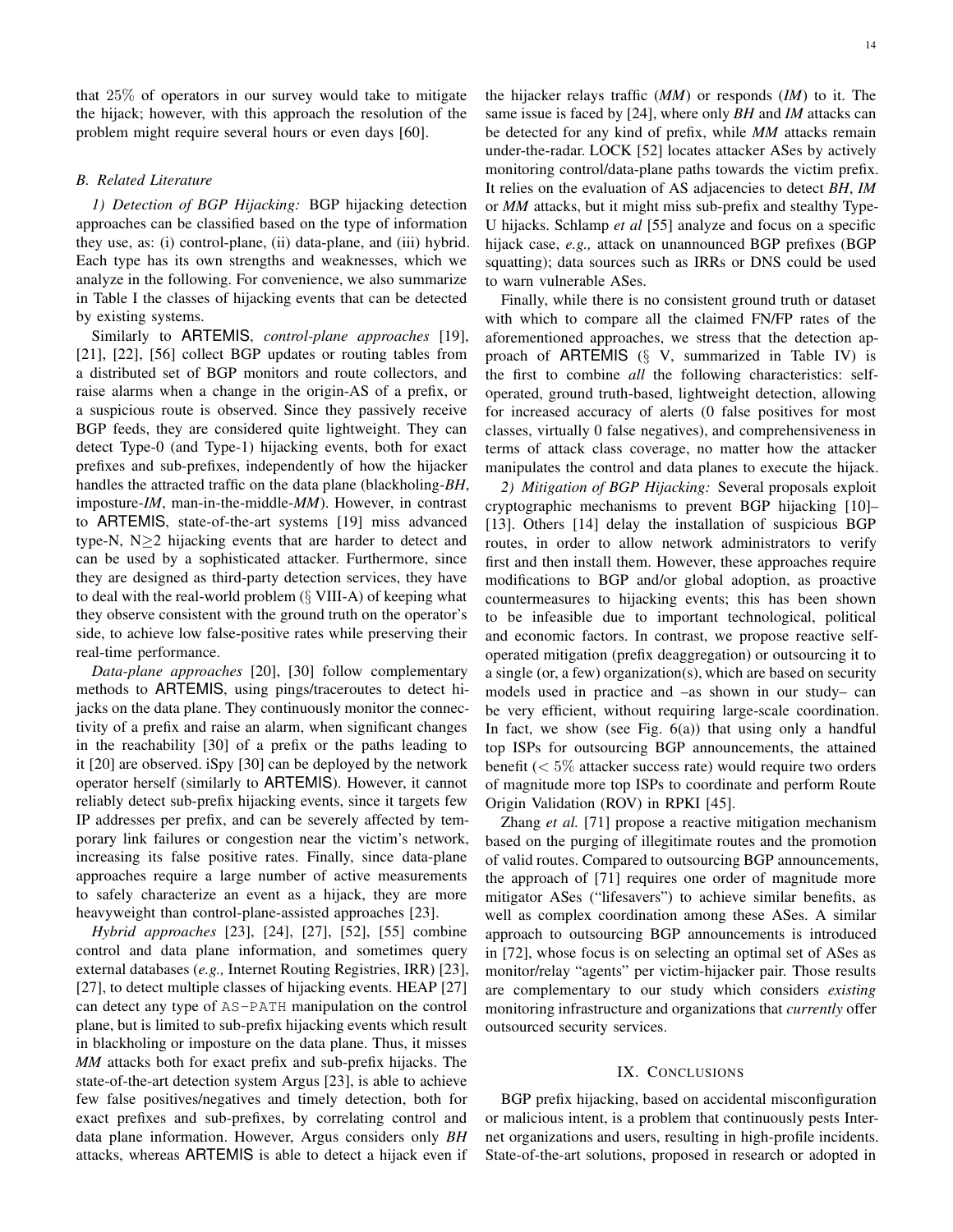daily operations, are not able to counter this situation due to issues related to: *(i)* attacker evasion (*i.e.,* comprehensiveness of detection, *e.g.,* for MitM attacks), *(ii)* inaccuracy of detection alerts, which results in *(iii)* slow manual verification and mitigation processes, and *(iv)* incompatibility with practical needs of network operators in terms of information privacy and flexibility of countermeasures.

In this work, we proposed ARTEMIS, a *self-operated* control-plane approach to counter BGP prefix hijacking. ARTEMIS departs from the common approach of third-party detection and notification systems, instead exploiting local information and real-time BGP feeds from publicly available monitoring services, in order to provide an *accurate*, *comprehensive* and *timely* detection. This detection approach is highly effective and enables a *automatable*, *configurable*, and *timely* mitigation of hijacking events, which satisfies the needs and requirements of operators (as, *e.g.,* expressed in our survey). Moreover, as part of our study, we demonstrated the value of public monitoring infrastructure for hijacking detection, and showed that the planned transitions to more pervasive real-time streaming can bring substantial benefits. Our simulation results support the feasibility of the ARTEMIS approach while our real-world experiments show that it is possible to neutralize the impact of hijacking attacks within a minute, a radical improvement compared to the defenses used in practice by networks today.

### **REFERENCES**

- [1] S. Hares, Y. Rekhter, and T. Li, "A border gateway protocol 4 (bgp-4)." RFC4271, 2006.
- [2] www.ripe.net/publications/news/industry-developments/ youtube-hijacking-a-ripe-ncc-ris-case-study.
- [3] www.bgpmon.net/chinese-isp-hijacked-10-of-the-internet/.
- [4] www.wired.com/2014/08/isp-bitcoin-theft/.
- [5] A. Ramachandran and N. Feamster, "Understanding the network-level behavior of spammers," *ACM SIGCOMM CCR*, vol. 36, no. 4, pp. 291– 302, 2006.
- [6] P.-A. Vervier, O. Thonnard, and M. Dacier, "Mind your blocks: On the stealthiness of malicious bgp hijacks.," in *Proc. NDSS*, 2015.
- [7] https://arstechnica.com/security/2017/04/ russian-controlled-telecom-hijacks-financial-services-internet-traffic/.
- [8] http://dyn.com/blog/iran-leaks-censorship-via-bgp-hijacks/.
- [9] NANOG mailing list archives, ""Defensive" BGP hijacking?." http:// seclists.org/nanog/2016/Sep/122, Sep. 2016.
- [10] S. Kent, C. Lynn, and K. Seo, "Secure border gateway protocol (s-bgp)," *IEEE JSAC*, vol. 18, no. 4, pp. 582–592, 2000.
- [11] L. Subramanian, V. Roth, I. Stoica, S. Shenker, and R. Katz, "Listen and whisper: Security mechanisms for bgp," in *Proc. NSDI*, 2004.
- [12] M. Lepinski, "BGPSEC protocol specification." RFC8205, 2015.
- [13] M. Lepinski, R. Barnes, and S. Kent, "An infrastructure to support secure internet routing." RFC6480, 2012.
- [14] J. Karlin, S. Forrest, and J. Rexford, "Pretty good bgp: Improving bgp by cautiously adopting routes," in *Proc. IEEE ICNP*, 2006.
- [15] P. Sermpezis, V. Kotronis, A. Dainotti, and X. Dimitropoulos, "A survey among network operators on bgp prefix hijacking," *ACM SIGCOMM CCR*, vol. 48, no. 1, pp. 64–69, 2018.
- [16] S. Matsumoto, R. M. Reischuk, P. Szalachowski, T. H.-J. Kim, and A. Perrig, "Authentication Challenges in a Global Environment," *ACM Trans. Priv. Secur.*, vol. 20, pp. 1–34, 2017.
- [17] R. Lychev, S. Goldberg, and M. Schapira, "BGP Security in Partial Deployment: Is the Juice Worth the Squeeze?," in *Proc. of ACM SIGCOMM*, 2013.
- [18] D. Cooper, E. Heilman, K. Brogle, L. Reyzin, and S. Goldberg, "On the Risk of Misbehaving RPKI Authorities," in *Proc. ACM HotNets*, 2013.
- [19] "BGPmon (commercial)." www.bgpmon.net.
- [20] C. Zheng, L. Ji, D. Pei, J. Wang, and P. Francis, "A light-weight distributed scheme for detecting ip prefix hijacks in real-time," *ACM SIGCOMM CCR*, vol. 37, no. 4, pp. 277–288, 2007.
- [21] Y.-J. Chi, R. Oliveira, and L. Zhang, "Cyclops: the as-level connectivity observatory," *ACM SIGCOMM CCR*, vol. 38, no. 5, pp. 5–16, 2008.
- [22] M. Lad, D. Massey, D. Pei, Y. Wu, B. Zhang, and L. Zhang, "Phas: A prefix hijack alert system.," in *Usenix Security*, 2006.
- [23] X. Shi, Y. Xiang, Z. Wang, X. Yin, and J. Wu, "Detecting prefix hijackings in the Internet with Argus," in *Proc. ACM IMC*, 2012.
- [24] X. Hu and Z. M. Mao, "Accurate real-time identification of ip prefix hijacking," in *IEEE Symposium on Security and Privacy*, pp. 3–17, 2007.
- [25] "The Route Views Project." www.routeviews.org/.
- [26] "RIPE RIS Streaming Service." labs.ripe.net/Members/colin petrie/ updates-to-the-ripe-ncc-routing-information-service.
- [27] J. Schlamp, R. Holz, Q. Jacquemart, G. Carle, and E. Biersack, "HEAP: Reliable Assessment of BGP Hijacking Attacks," *IEEE JSAC*, vol. 34, no. 06, pp. 1849–1861, 2016.
- [28] Y. Song, A. Venkataramani, and L. Gao, "Identifying and addressing reachability and policy attacks in "secure" bgp," *IEEE/ACM Transactions on Networking*, vol. 24, no. 5, pp. 2969–2982, 2016.
- [29] Q. Li, X. Zhang, X. Zhang, and P. Su, "Invalidating idealized bgp security proposals and countermeasures," *IEEE Transactions on Dependable and Secure Computing*, vol. 12, no. 3, pp. 298–311, 2015.
- [30] Z. Zhang, Y. Zhang, Y. C. Hu, Z. M. Mao, and R. Bush, "iSPY: detecting ip prefix hijacking on my own," *ACM SIGCOMM CCR*, vol. 38, no. 4, pp. 327–338, 2008.
- [31] A. Pilosov and T. Kapela, "Stealing The Internet: An Internet-Scale Man In The Middle Attack." www.defcon.org/images/defcon-16/ dc16-presentations/defcon-16-pilosov-kapela.pdf, 2008. in Defcon 16.
- [32] NANOG mailing list archives, "Another day, another illicit SQUAT." seclists.org/nanog/2016/Oct/578, Oct. 2016.
- [33] "YouTube Hijacking: A RIPE NCC RIS case study." http://www.ripe.net/internet-coordination/news/industry-developments/ youtube-hijacking-a-ripe-ncc-ris-case-study, March 2008.
- [34] "BGPmon (Colorado State University)." www.bgpmon.io.
- [35] RIPE Network Coordination Center (NCC), "Routing Information Service (RIS)." http://www.ripe.net/data-tools/stats/ris/ routing-information-service.
- [36] RIPE NCC, "RIPEstat." stat.ripe.net/.
- [37] C. Orsini, A. King, D. Giordano, V. Giotsas, and A. Dainotti, "Bgpstream: A software framework for live and historical bgp data analysis," in *Proc. of ACM IMC*, pp. 429–444, 2016.
- 
- [38] "BGPStream." bgpstream.caida.org/. [39] "Ripe ncc global technical services update, ripe 74." labs.ripe.net/Members/kranjbar/ ripe-ncc-technical-services-2017-part-three-focus-on-tools, May 2017.
- [40] J. Scudder, R. Fernando, and S. Stuart, "BGP monitoring protocol." RFC7854, 2016.
- [41] CAIDA, "BGPStream V2 Beta." bgpstream.caida.org/v2-beta.
- [42] P. Gill, M. Schapira, and S. Goldberg, "Let the market drive deployment: A strategy for transitioning to bgp security," *ACM SIGCOMM CCR*, vol. 41, no. 4, pp. 14–25, 2011.
- [43] S. Goldberg, M. Schapira, P. Hummon, and J. Rexford, "How secure are secure interdomain routing protocols?," *Computer Networks*, vol. 70, pp. 260–287, 2014.
- [44] A. Cohen, Y. Gilad, A. Herzberg, and M. Schapira, "Jumpstarting bgp security with path-end validation," in *Proc. ACM SIGCOMM*, 2016.
- [45] Y. Gilad, A. Cohen, A. Herzberg, M. Schapira, and H. Shulman, "Are we there yet? on RPKI's deployment and security," in *NDSS*, 2016.
- [46] "The CAIDA AS relationships dataset." data.caida.org/datasets/ as-relationships/, Nov. 2016.
- [47] L. Gao and J. Rexford, "Stable internet routing without global coordination," *IEEE/ACM TON*, vol. 9, no. 6, pp. 681–692, 2001.
- [48] M. Luckie, B. Huffaker, A. Dhamdhere, V. Giotsas, *et al.*, "As relationships, customer cones, and validation," in *Proc. ACM IMC*, 2013.
- [49] V. Giotsas, S. Zhou, M. Luckie, and k. claffy, "Inferring multilateral peering," in *Proc. ACM CoNEXT*, 2013.
- [50] M. Lad, R. Oliveira, B. Zhang, and L. Zhang, "Understanding resiliency of internet topology against prefix hijack attacks," in *Proc. IEEE/IFIP Dependable Systems and Networks*, 2007.
- [51] H. Ballani, P. Francis, and X. Zhang, "A study of prefix hijacking and interception in the internet," *ACM SIGCOMM CCR*, vol. 37, no. 4, pp. 265–276, 2007.
- [52] T. Qiu, L. Ji, D. Pei, J. Wang, J. J. Xu, and H. Ballani, "Locating prefix hijackers using lock.," in *USENIX Security Symposium*, pp. 135–150, 2009.
- [53] CAIDA, "CAIDA BGP Hackathon 2016." www.caida.org/workshops/ bgp-hackathon/1602/index.xml.